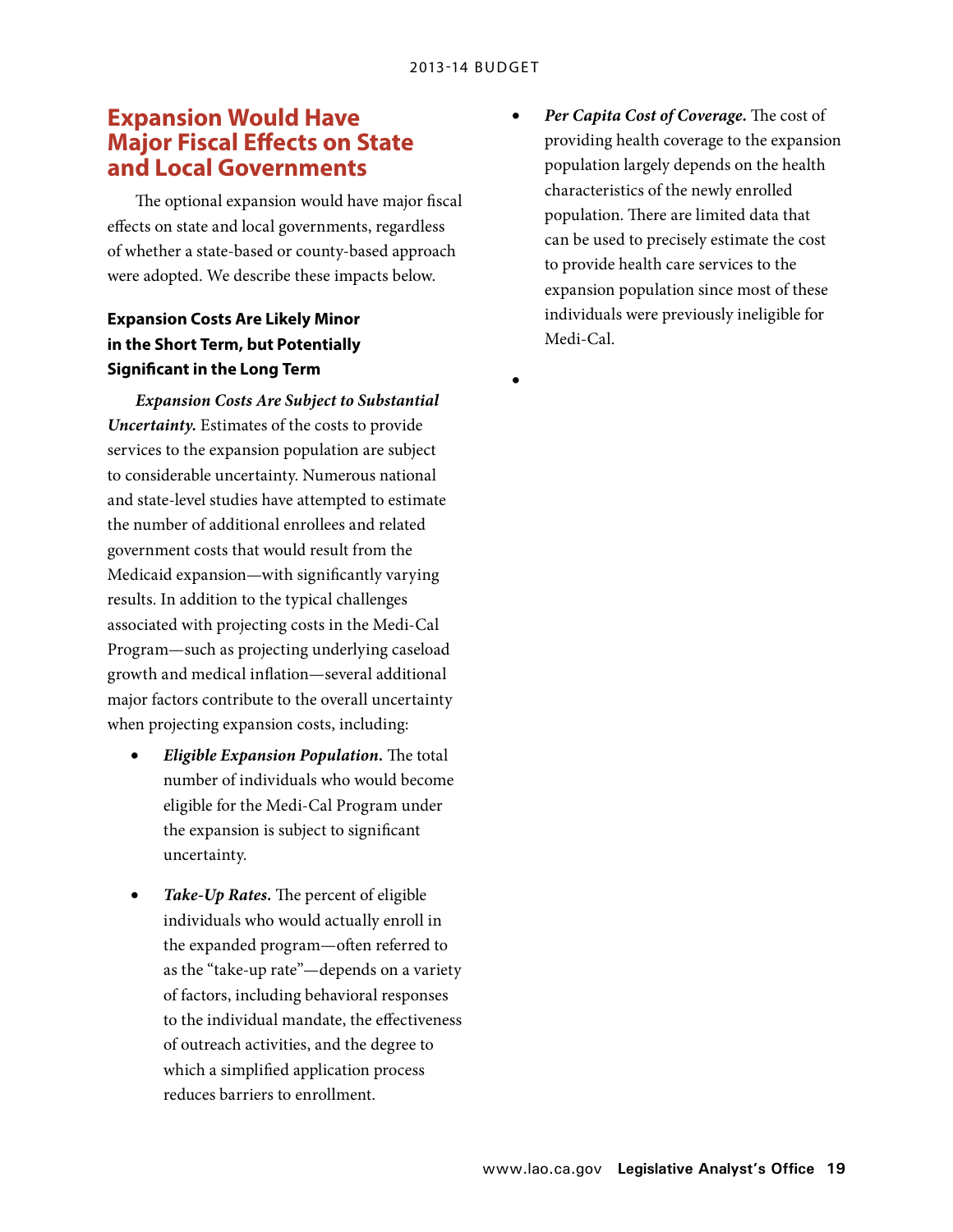currently in the Medi-Cal Program, and (4) preliminary cost information from county-run Coverage Initiaves and LIHPs.

We consider the moderate-cost scenario the most likely of the three scenarios presented. In our view, the low- and high-cost scenarios are plausible, but not likely.

*Short-Term Nonfederal Cost of Expansion Would Be Minor.* Under all three scenarios illustrated in Figure 6, there would be no costs to the state as a whole through 2015-16 because the federal government would pay 100 percent of the cost of health services. Under the moderate-cost scenario, the state as a whole would begin to incur costs in the low hundreds of millions of dollars starting in 2016-17 as the federal matching rate begins to decline.

*Estimated Long-Term Costs of Health Services Vary Widely, but May Be Substantial.* Under our moderate-cost scenario, nonfederal expansion costs increase to over \$600 million annually beginning in 2020-21 when the state as a whole would become responsible for 10 percent of the costs. Under the alternative low- and high-cost scenarios, nonfederal expansion costs could be as low as \$300 million or as high as \$1.3 billion annually beginning in 2020-21. Under all three scenarios, the federal government would pay about 94 percent of the expansion costs over the ten-year period, with state or counties paying the remaining 6 percent.

*Uncertain, but Relatively Minor Costs for Eligibility Determinations.* It is important to note that while an enhanced federal match would be applied to the *health care services* provided to the Medi-Cal expansion population, this enhanced federal match is not available for some *administrative costs*, such as costs associated with

**Figure 6** 

| Range of Estimated Annual Medi-Cal Costs for Expansion Population Under the ACA <sup>a</sup> |
|----------------------------------------------------------------------------------------------|
|----------------------------------------------------------------------------------------------|

| (Dollars in Millions)                           |                             |                                |                                   |                      |                         |                                   |                      |                         |                                   |
|-------------------------------------------------|-----------------------------|--------------------------------|-----------------------------------|----------------------|-------------------------|-----------------------------------|----------------------|-------------------------|-----------------------------------|
|                                                 | <b>Low-Cost Assumptions</b> |                                | <b>Moderate-Cost Assumptions</b>  |                      |                         | <b>High-Cost Assumptions</b>      |                      |                         |                                   |
| <b>State</b><br><b>Fiscal Year</b>              | <b>Total</b><br>Cost        | <b>Federal</b><br><b>Funds</b> | <b>Nonfederal</b><br><b>Funds</b> | <b>Total</b><br>Cost | Federal<br><b>Funds</b> | <b>Nonfederal</b><br><b>Funds</b> | <b>Total</b><br>Cost | Federal<br><b>Funds</b> | <b>Nonfederal</b><br><b>Funds</b> |
| 2013-14                                         | \$694                       | \$694                          |                                   | \$1,339              | \$1,339                 |                                   | \$2,844              | \$2,844                 |                                   |
| 2014-15                                         | 1,790                       | 1,790                          |                                   | 3,470                | 3,470                   |                                   | 7,426                | 7,426                   |                                   |
| 2015-16                                         | 2,167                       | 2,167                          |                                   | 4,222                | 4,222                   |                                   | 9,125                | 9,125                   |                                   |
| 2016-17                                         | 2,408                       | 2,348                          | \$60                              | 4,714                | 4,596                   | \$118                             | 10,290               | 10,032                  | \$257                             |
| 2017-18                                         | 2,546                       | 2,406                          | 140                               | 5,009                | 4,733                   | 275                               | 11,043               | 10,436                  | 607                               |
| 2018-19                                         | 2,697                       | 2,522                          | 175                               | 5,332                | 4,985                   | 347                               | 11,872               | 11,101                  | 772                               |
| 2019-20                                         | 2,853                       | 2,610                          | 242                               | 5,668                | 5,186                   | 482                               | 12,746               | 11,662                  | 1,083                             |
| 2020-21                                         | 3,026                       | 2,723                          | 303                               | 6,042                | 5,438                   | 604                               | 13,722               | 12,350                  | 1,372                             |
| 2021-22                                         | 3,213                       | 2,892                          | 321                               | 6,448                | 5,803                   | 645                               | 14,789               | 13,310                  | 1,479                             |
| 2022-23                                         | 3,403                       | 3,063                          | 340                               | 6,862                | 6,176                   | 686                               | 15,894               | 14,305                  | 1,589                             |
| <b>Key Assumptions</b>                          |                             |                                |                                   |                      |                         |                                   |                      |                         |                                   |
| Eligible population in 2014                     |                             | 1.4 million                    |                                   | 1.8 million          |                         |                                   |                      | 2.8 million             |                                   |
| Average take-up rates <sup>b</sup><br>50%       |                             |                                | 65%                               |                      |                         | 75%                               |                      |                         |                                   |
| Annual average cost per<br>new enrollee in 2014 |                             | \$3,000                        |                                   |                      | \$3,500                 |                                   |                      | \$4,000                 |                                   |

<sup>a</sup> Estimates do not include administrative costs.

<sup>b</sup> The "take-up rate" is the percent of eligible individuals who actually enroll. Estimates assume a steady take-up rate by July 1, 2016. ACA = Patient Protection and Affordable Care Act.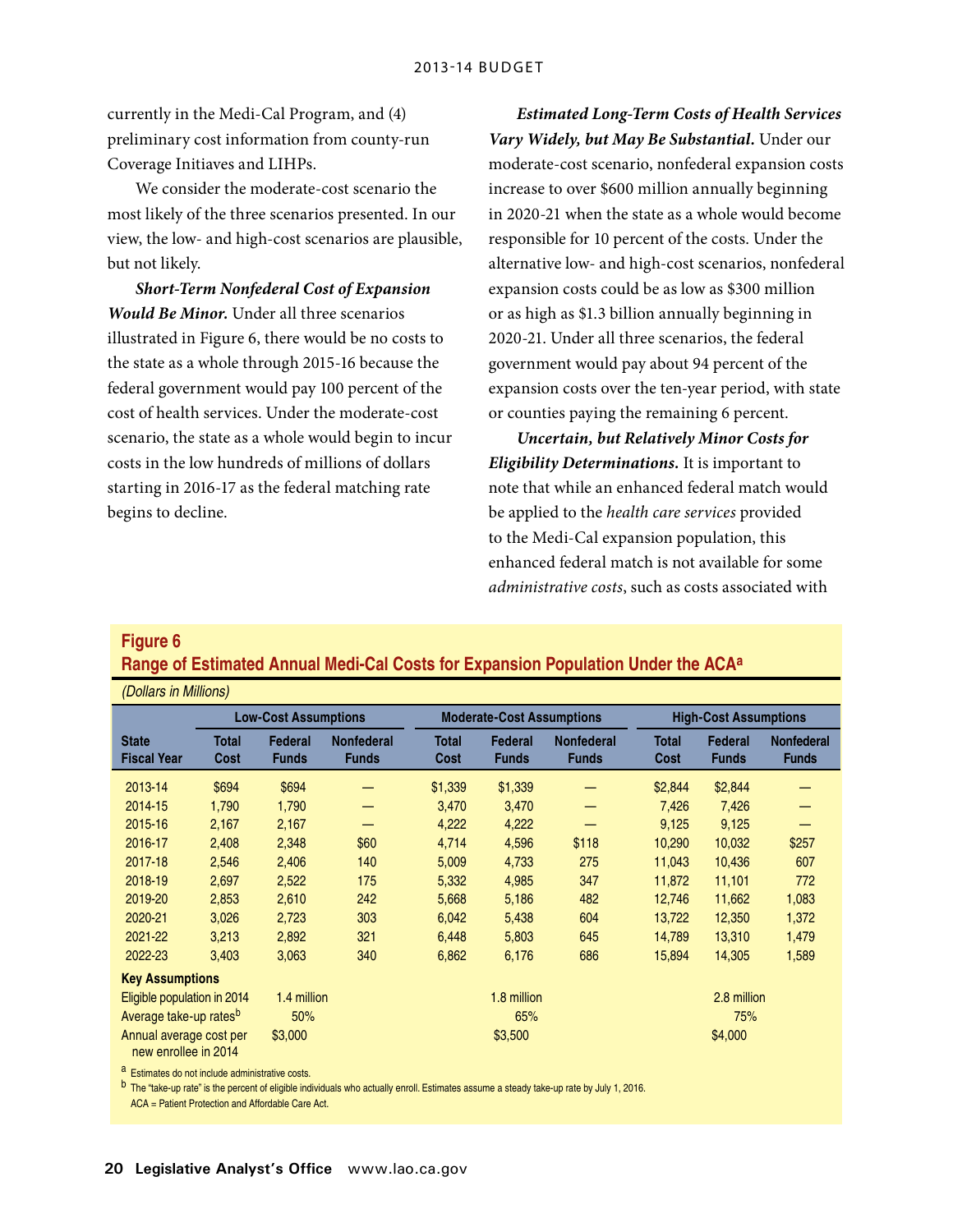conducting eligibility determinations. (There is, however, an enhanced federal match for changes to technological systems that need to be made in order to conduct Medicaid eligibility determinations under the ACA.) Therefore, the state as a whole would pay the traditional 50 percent cost-share for some of the additional costs of determining eligibility for the expansion population. The conversion to MAGI eligibility and other changes that streamline the eligibility processes would likely result in some efficiencies and lower per capita eligibility costs. However, some of the details of the eligibility determination process under the ACA are still being determined at the state and federal levels. These unresolved policy decisions and implementation details make the future costs for eligibility determinations for the expansion population highly uncertain.

## **County Savings on Indigent Health Care Would Likely Outweigh Expansion Costs, for at Least a Decade**

*Significant Federal Funding Would Offset County Costs for Certain MIAs.* As discussed above, health care that is currently provided to the expansion population is largely funded by counties. The expansion would leverage a significant amount of federal funding to provide care to the medically indigent population that would become eligible for Medi-Cal. Generally, this population is currently the programmatic and fiscal responsibility of counties. The total number of individuals who are currently enrolled in county-based programs who would become eligible for Medi-Cal under the expansion is uncertain because the income thresholds and residency requirements used in these county programs vary. However, based on our preliminary estimates, almost 600,000 individuals who are currently enrolled in county-based programs would transition to Medi-Cal under

an expansion. Once enrolled in Medi-Cal, the enhanced federal funding available for health services provided to these individuals would almost entirely offset current county costs in the near term and mostly offset county costs in the long term.

*Data Limitations Make County Savings Estimates Subject to Considerable Uncertainty.* Poor data availability makes estimating county savings difficult. The state does not currently collect data on county spending for MIAs. Perhaps more importantly, there is no single source of information that can be used to precisely estimate county spending on the portion of the medically indigent population that would become newly eligible for Medi-Cal.

*Preliminary Analysis Indicates County Savings Likely Range From \$800 Million to \$1.2 Billion.* In our view, the MCEs provide a reasonable starting point for estimating current county spending on the expansion population. The number of MCE enrollees is well known, as shown in Figure 5. Unfortunately, it will take at least a couple of years for counties to complete the process of calculating, reporting, and reconciling costs for health care services provided to MCE enrollees. In the absence of reliable cost information for current MCE enrollees, we used per-enrollee cost information from the Coverage Initiatives to develop a proxy for per-enrollee MCE costs. A preliminary evaluation of the Coverage Initiatives conducted by the UCLA Center for Health Policy Research indicates that average per-enrollee costs were \$3,861 and \$3,312 annually in the first and second years of implementation, respectively. We note, however, that, as a proxy for MCE costs, the per-enrollee cost information from the preliminary evaluation of the Coverage Initiatives has a few significant limitations, including: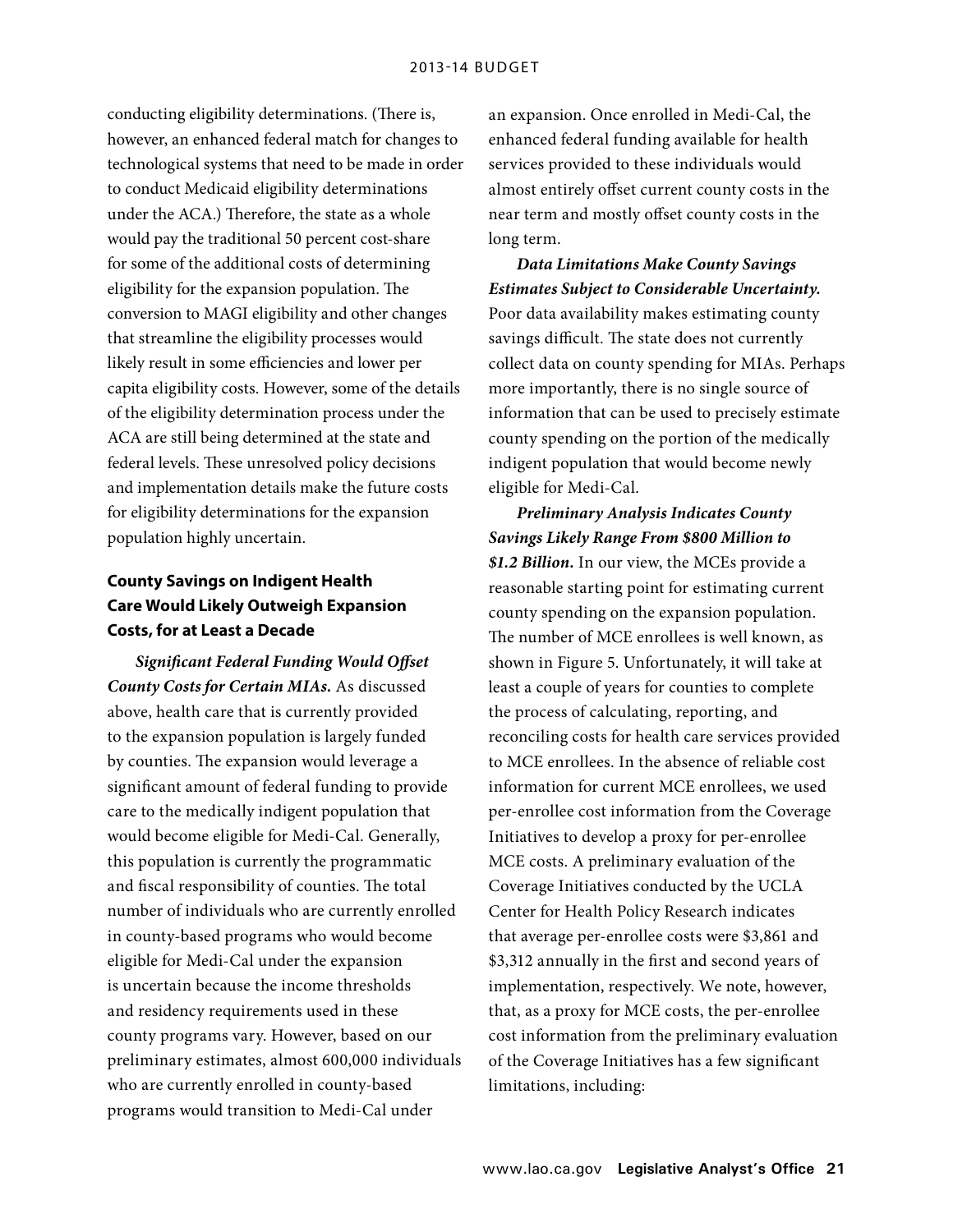- *Cost Estimates Are Based on Preliminary Reports From Counties.* Although the Coverage Initiatives began operating in 2007-08, the publicly available cost information is still preliminary and subject to final reconciliation. In addition, some counties may not have reported cost information that they knew was ineligible for federal reimbursement.
- *Some Coverage Initiatives Targeted High-Risk Populations.* In a few counties, enrollment for the Coverage Initiatives was targeted toward high-risk populations with chronic conditions, such as diabetes and hypertension, or individuals with urgent medical conditions. The MCEs generally focus enrollment on a broader population that likely has fewer health risks and lower per-enrollee costs.
- • *Coverage Initiatives Had Fewer Federal Requirements.* Under the terms of the new waiver, the MCEs must meet certain requirements that were not part of the Coverage Initiatives, such as the requirement to provide HIV/AIDS drugs. The additional MCE requirements will likely result in higher per-enrollee costs, all else equal.

Given these limitations, we used a somewhat broader range of per-enrollee cost from \$3,000 to \$4,000 annually (total funds) to estimate MCE costs. Using this range of per-enrollee costs, we estimate that counties' nonfederal spending on MCE enrollees as of October 2012 is likely between \$700 million and \$950 million annually.

Additionally, a portion of the expansion population is not eligible for an MCE but is

currently enrolled in a medically indigent program in a county that either: (1) does not operate an MCE or (2) operates an MCE with a maximum income threshold below 133 percent FPL. After including a rough estimate of additional spending in county medically indigent programs, we estimate that current nonfederal spending on health care services for the expansion population likely ranges from \$800 million to \$1.2 billion. While we recognize that this estimated range is based on limited available data, we believe it provides a reasonable basis for ongoing discussions related to reduced county spending under the expansion.

*Savings to Counties Would Likely Outweigh Nonfederal Costs, for at Least a Decade.* Our preliminary estimates indicate that the direct county savings associated with adopting the expansion likely range from \$800 million to \$1.2 billion annually. This amount of county savings exceeds our estimates of the most likely annual nonfederal costs associated with providing health care to the expansion population through 2022-23, as shown in Figure 6.

## **Other Significant Fiscal Benefits to the State and Counties**

County savings related to the shift of adults from county-based programs into a mostly federally funded Medi-Cal is the most significant fiscal benefit to the state or local governments under an expansion. However, we discuss other significant fiscal benefits that would likely accrue to the state and counties under an expansion.

*State May Realize Savings in Certain Health Programs.* The expansion would likely reduce state costs in certain state-administered health programs that focus on particular illnesses or diseases, such as GHPP and the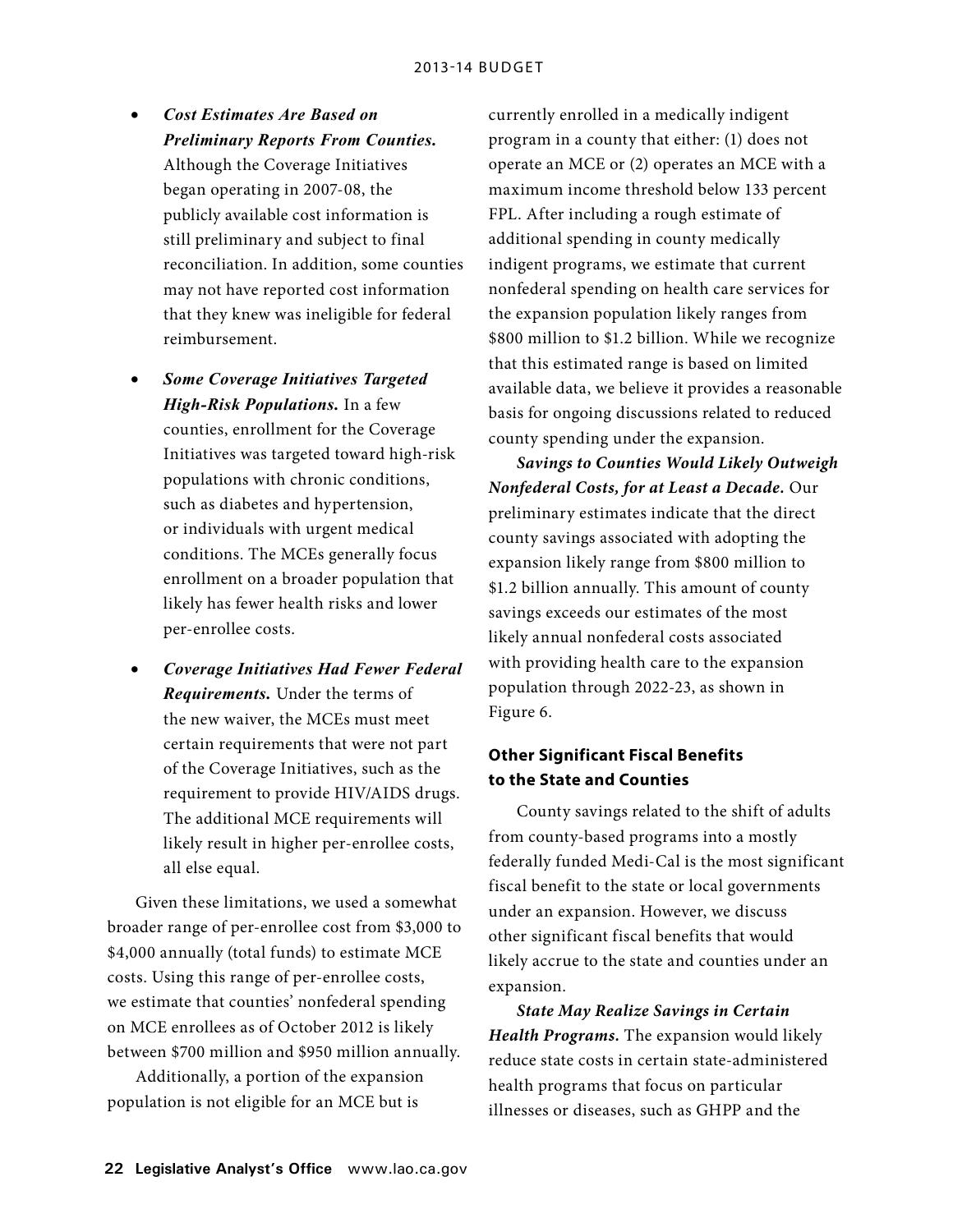Breast and Cervical Cancer Treatment Program (BCCTP). Some individuals currently enrolled in these programs would become newly eligible for Medi-Cal and the state would receive the enhanced federal matching rate. The net fiscal effect on these types of state programs would depend on future policy decisions about the potential modification or elimination of these existing programs, but state savings could be in the low hundreds of millions of dollars annually.

*Reduced State and County Costs for Inmate Medical Services.* A Medi-Cal eligibility expansion could result in significant savings from reduced inmate medical services costs. While federal law generally excludes individuals who are inmates being held involuntarily in an institutional setting (such as in county jails and state prisons) from the Medicaid program, there is an important exception to this rule. Specifically, inmates who are referred off-site for inpatient care lasting at least 24 hours are not excluded from participation in the Medicaid program if they otherwise meet the program's eligibility requirements. In other words, when jail or prison inmates receive such care at a hospital, nursing facility, or other facility that is outside of the correctional system, they can be enrolled into Medi-Cal and a federal match can be applied to the state's cost of the entire duration of their inpatient stay at the Medi-Cal rate. Most inmates are low-income childless adults and thus many would be part of a Medi-Cal expansion population. Under an expansion, state General Fund savings for prison inmates who would become newly eligible for Medi-Cal is potentially over \$60 million annually. For more information on potential correctional savings from a Medi-Cal eligibility expansion, please refer to our recent report, *The 2013-14 Budget: Obtaining Federal Funds for Inmate Medical Care—A Status Report*.

# **Recommend the Legislature Adopt the Medi-Cal Expansion**

The optional Medi-Cal expansion gives California the opportunity to leverage a significant amount of federal funding to pay for health care for certain low-income adults. The expansion would have significant policy benefits, including improved health outcomes for the newly eligible Medi-Cal population. In the short term, fiscal savings to the counties and the state would far outweigh the nonfederal costs associated with providing health care to the expansion population. After several years, when the enhanced federal matching rate is reduced from 100 percent to 90 percent, we estimate that overall savings to the counties and state would likely continue to outweigh costs.

We note that there is a significant uncertainty about the actual costs and savings associated with the expansion. First, the number of adults who would actually enroll in Medi-Cal and the cost to provide services to the new enrollees is highly uncertain. In addition, there is a risk that the federal government would reduce the federal matching rate and, thereby, increase the nonfederal share of cost for providing services to the expansion population. This fiscal risk is somewhat mitigated by the fact that California would be able to opt out of the expansion in the future.

On balance, we believe the policy merits of the expansion and fiscal benefits that are likely to accrue to state and county governments outweigh its costs and potential fiscal risks. Therefore, we recommend the state adopt the optional expansion. Below, we provide our assessment of the two implementation approaches outlined by the Governor and what changes to the state-county fiscal relationship would be appropriate under an expansion.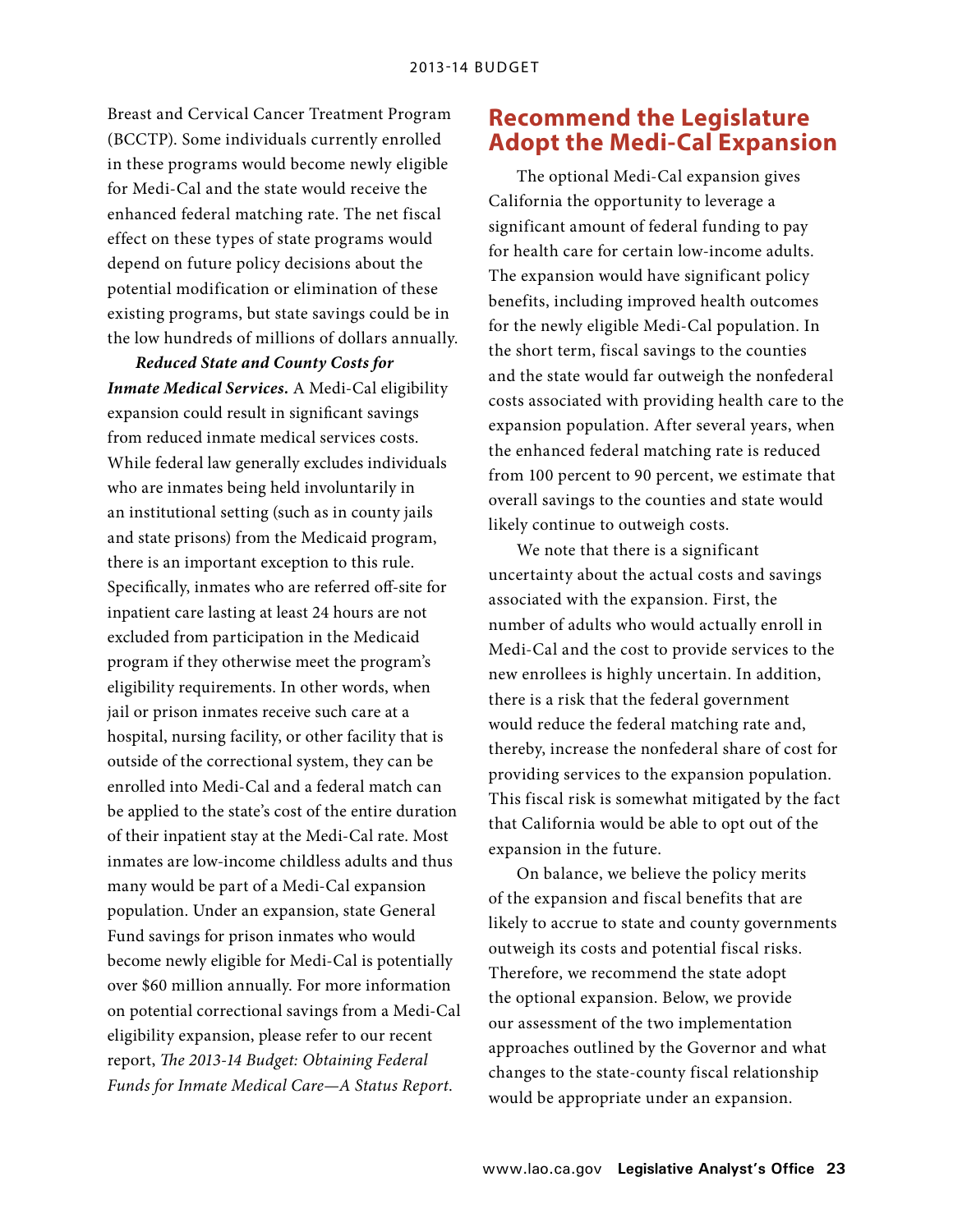## **State-Based Approach Presents Major Policy and Implementation Advantages**

The administration indicates that it is considering two approaches to the Medi-Cal expansion: a state-controlled or a county-controlled program. Decisions regarding the assignment of responsibility for governmental programs invariably are complex and pose difficult questions regarding the fundamental purpose of programs and the advantages of state versus local control. (We discuss the conceptual advantages of state versus local control over any given program in the nearby box.)

In approaching the decision between state and county control over Medi-Cal for the expansion population, we recommend that the Legislature focus on promoting the best health outcomes and program efficiency—and sort out the fiscal issues afterwards. Underlying this view is a belief that

government's job is to provide public services and programs to its residents, and that government's ability to raise or reallocate revenue is solely a means to the end of providing these services and programs. We also recommend that the Legislature assign program financial responsibility and program authority to the same level of government. Under this approach, efficiency and accountability is promoted because the level of government that determines whether a program is offered pays its resulting bills.

*Should the State or Counties Control the Medi-Cal Expansion?* In our view, with respect to the delivery of physical health care services to the expansion population, a state-controlled Medi-Cal system makes the most sense for two primary reasons. First, most of the traditional advantages of county-controlled programs (greater ability to experiment with service delivery, modify programs to meet local needs, et cetera) are probably not possible because the federal

#### **Factors to Consider in Assigning Responsibility for a Governmental Program**

*Which Programs Should the State Control?* If statewide uniformity is vital because service level variation would impede the achievement of overriding state objectives, conflict with federal requirements, or could create incentives for people to move across county borders, state control of the program typically is the better option. In addition, state control is more appropriate for programs where the costs or benefits of a program are not restricted geographically, and thus individual counties might underinvest in a program because the county does not see the full impact of its actions. Finally, state control over income support programs (including health care for the indigent) makes sense, because it allows the redistribution of income to reflect the resources of the entire state, as opposed to the resources of a specific county.

*Which Programs Should Counties Control?* County control over programs offers different advantages. Counties have greater ability to adjust programs to meet the needs of their communities and experiment to determine which efforts improve program outcomes. Also, when budget constraints are significant, counties are in a better position to discern what works in their community and preserve the activities yielding the best outcomes. Thus, when program innovation, responsiveness to community interests, and efficiency are critical, it makes sense to assign the program to counties.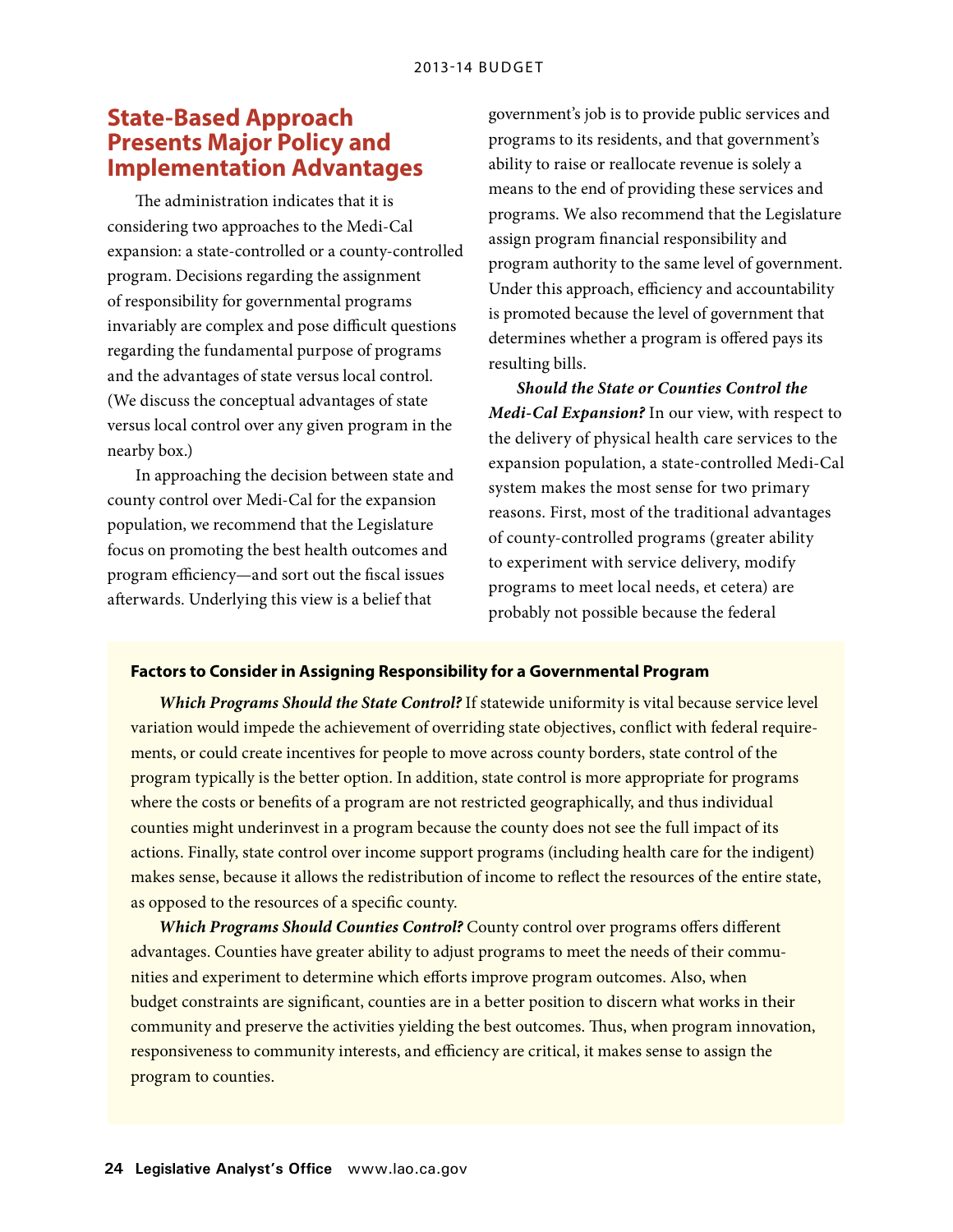government likely will require a high degree of uniformity in the delivery of these services. Second, as described in greater detail below, the delivery of health care services to low-income individuals and families would probably be more organized and coordinated under a state controlled system—thereby leading to improved health outcomes for enrollees and potential administrative efficiencies.

## **State-Based Approach Would Reduce Program Fragmentation**

Under the state-based approach, the DHCS and the Exchange would administer the two major free or publically subsidized health coverage options available to non-elderly low- and moderate-income persons—state-administered Medi-Cal (for the currently eligible and expansion populations) and subsidized coverage offered on the Exchange. Under a county-based expansion, coverage available to the expansion population would likely differ from the state-administered Medi-Cal Program in several significant wayspopulation under the Governor's county-based approach.)

Operating a consolidated state-administered Medi-Cal Program for low-income populations under the state-based approach—rather than operating separate state- and county-administered programs under the county-based approach would have several significant advantages. We discuss some of the primary advantages below.

*Consolidated State-Administered Medi-Cal Program Would Decrease Churning.* Low-income households frequently experience changes in income or household composition that cause individuals to gain or lose eligibility for different health coverage programs, potentially causing them to have to change health plans and/ or providers—a phenomenon often known as "churning." Churning has the potential to disrupt *Director* coverage, adversely affect health outcomes, and increase administrative costs. A state-based approach would likely result in less churning than a county-based approach because, under a countybased approach, adults with incomes below *Secretary*

#### **Figure 7**

including offering different benefit packages, provider networks, and provider rates. As shown in Figure 7, a county-based approach would effectively create a third major health coverage program—countyadministered Medi-Cal for the expansion population. (Hereafter, we use the term "countyadministered Medi-Cal" to describe the countyadministered programs that would provide physical health care services to the Medi-Cal expansion



## **Publicly Funded or Subsidized Health Coverage Available Under a County-Based Expansiona**

FPL = federal poverty level. b Subsidized exchange coverage only available if person is not offered affordable job-based coverage.

a Coverage options for U.S. citizens.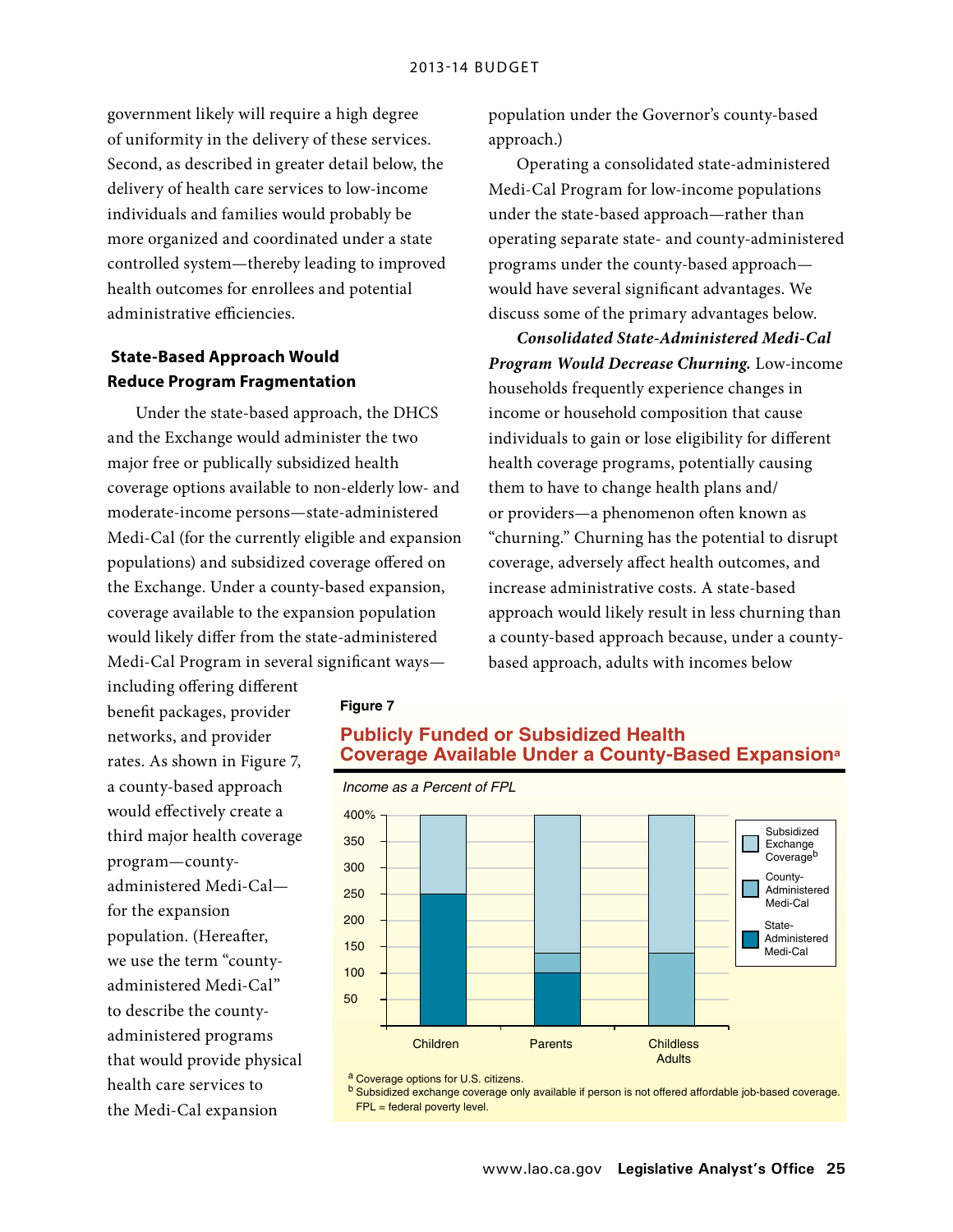133 percent FPL would potentially have to switch programs when income or household composition change. For example, a parent whose income increases from 90 percent FPL to 110 percent FPL may have to switch from the state-administered program to the county-administered program. On the other hand, if a childless adult with income below 100 percent FPL has a child, she might have to switch from the county-administered coverage to state-administered coverage. In both of the above examples, the individuals would not have to switch health plans or providers under a state-based approach.

*More Parents Would Share Coverage With Their Children Under a State-Based Approach.*  Families that obtain coverage from the same source may find it easier to navigate the health care delivery system and access appropriate medical care. Under a state-based approach, essentially all parents and children under 133 percent FPL would be eligible for state-administered Medi-Cal. Alternatively, under the county-based approach, parents with incomes from 100 percent FPL to 133 percent FPL would potentially be eligible for county-administered Medi-Cal and their children would be eligible for state-administered Medi-Cal.

### *State-Based Approach Would Potentially Reduce Administrative Complexity and*

*Duplication.* Creating a new county-administered Medi-Cal Program would run counter to recent state efforts to consolidate health coverage programs for low-income populations. For example, California is in the process of consolidating its two largest health coverage programs for low-income families and children, Medi-Cal and HFP—a change that is partially intended to streamline and simplify the administration of health coverage programs prior to ACA implementation in 2014. The county-based approach has the potential to create additional administrative complexity by creating a new county-administered Medi-Cal

Program in each county that would have to coordinate its activities with the state-administered Medi-Cal Program and the Exchange. In addition, as discussed in more detail below, many counties would have to build the infrastructure needed to conduct many of the administrative activities that are already performed by DHCS and Medi-Cal managed care plans—including contracting with providers and/or health plans, setting provider rates, and processing claims.

## **State-Based Approach Leverages Existing Systems for Organizing and Coordinating Care**

The two expansion approaches outlined by the administration would likely create very different systems for organizing and coordinating care delivered to the expansion population. It is our understanding that, under the state-based approach, the state would attempt to contract with Medi-Cal managed care plans to arrange for the delivery of care to all new enrollees. For example, managed care plans would perform the following functions:

- Establish networks of providers to deliver health care services.
- Set payment rates to providers.
- • Process claims billed by providers.

Under the county-based approach, counties would be responsible for performing these same tasks. The administration indicates that counties would build on their existing medically indigent programs and LIHPs to deliver care to the expansion population.

*Medi-Cal Managed Care Plans Have Significant Experience Organizing and Coordinating Care.* In 2012-13, approximately 5.4 million out of over eight million Medi-Cal enrollees are expected to receive care from Medi-Cal managed care plans. In most large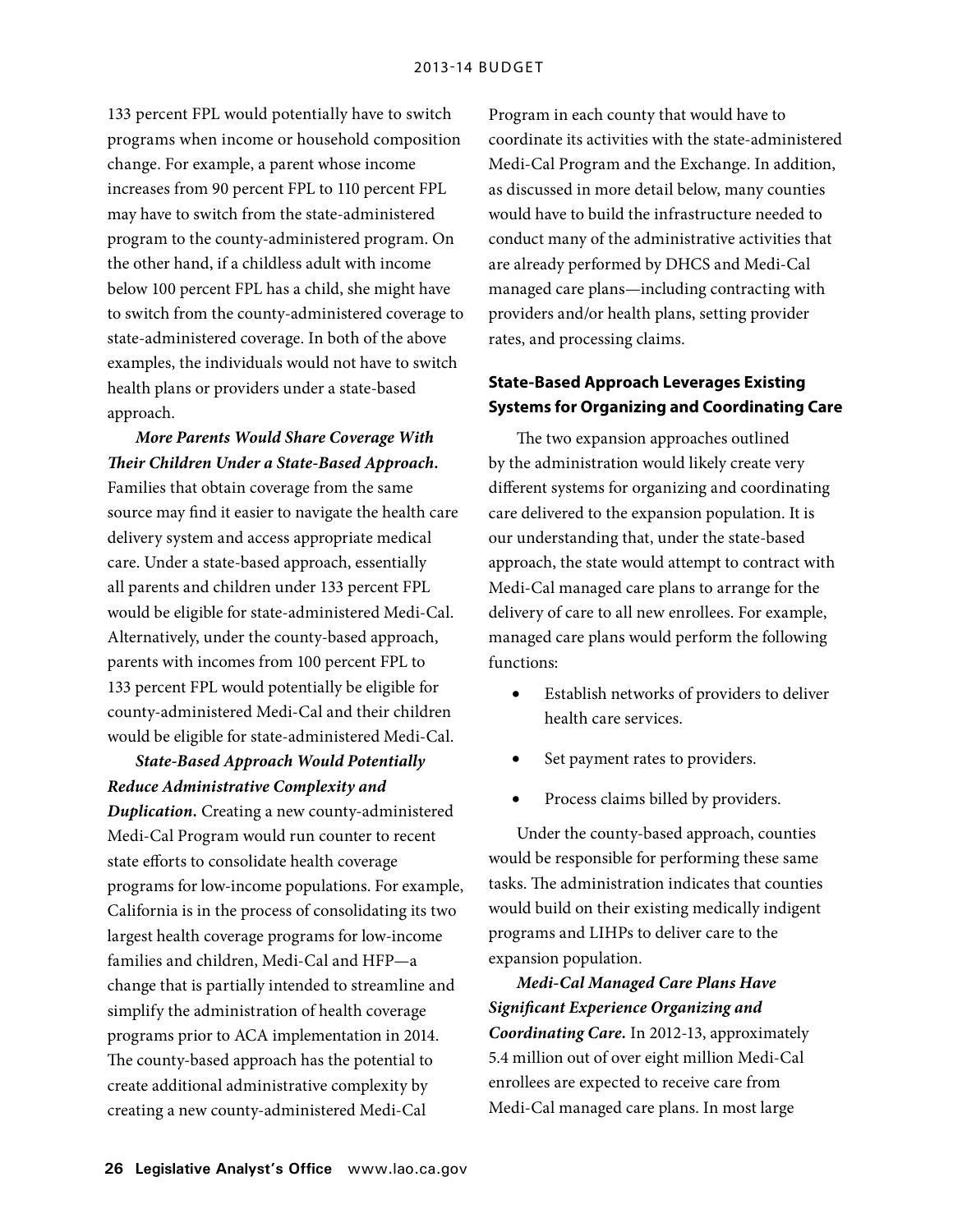counties, these plans have significant experience coordinating care for low-income populations, including an established process for assigning enrollees to a primary care provider and emphasizing preventative care as a way to avoid more serious medical conditions that result in unnecessary hospitalizations. In addition, managed care plans also have significant experience with the administrative activities that are typical of an organized care delivery system.

## *While Certain Counties Have Made Progress Developing Organized Systems of Care . . .*

Historically, many county medically indigent programs provided fragmented and episodic care, with limited care coordination and little emphasis on primary care or preventative care. However, in recent years, some counties have improved their systems for delivering care. For example, through the Coverage Initiatives, some counties made significant progress developing provider networks, assessing access to specialists, managing referrals, offering disease management programs, and building an infrastructure to promote and monitor quality. Many of these counties were able to leverage existing health systems and local managed care plans, as well as create new relationships with private providers to accomplish these goals. Under the LIHPs, these counties have an opportunity to build upon the progress under the Coverage Initiatives, and new counties operating LIHPs have opportunities to achieve similar progress toward building organized and coordinated systems of care.

*. . . Significant Challenges Remain.* Despite the improvements made in certain county delivery systems under the Coverage Initiatives, significant obstacles to implementing the countybased expansion statewide remain. We have serious concerns about counties' capacity to successfully implement a coverage expansion of

this magnitude by January 1, 2014. Many counties started operating LIHPs within the last couple of years and some counties do not currently operate LIHPs. At this point, it is unclear how much progress recently established LIHPs have made in establishing provider networks and coordinating care. In addition, despite improvements in care delivery made under the Coverage Initiatives, many of these counties may lack the administrative resources needed to implement the expansion by January 1, 2014, such as the ability to quickly secure contracts with additional providers to serve the additional enrollees and develop the capacity to process a large number of additional claims. Some counties may be able to leverage existing relationships with their local managed care plans or other third-party administrators to perform these activities. However, in our view, many counties lack the existing relationships and infrastructure necessary to effectively implement these changes, particularly in the short term.

### **County-Based Approach Faces Other Implementation Obstacles**

*What if Certain Counties Are Unwilling or Unable to Adopt the Expansion?* As discussed above, many counties may lack the infrastructure necessary to implement an expansion by January 1, 2014. Under the county-based option, the administration indicates that there would be statewide eligibility standards, but only counties would offer coverage to the expansion population—a state-administered program for the expansion population would not exist. At this time, it is unclear how the county-based expansion would be implemented statewide if certain counties are either unwilling or incapable of implementing the expansion.

*Federal Approval of County-Based Approach Is Uncertain.* The administration indicates that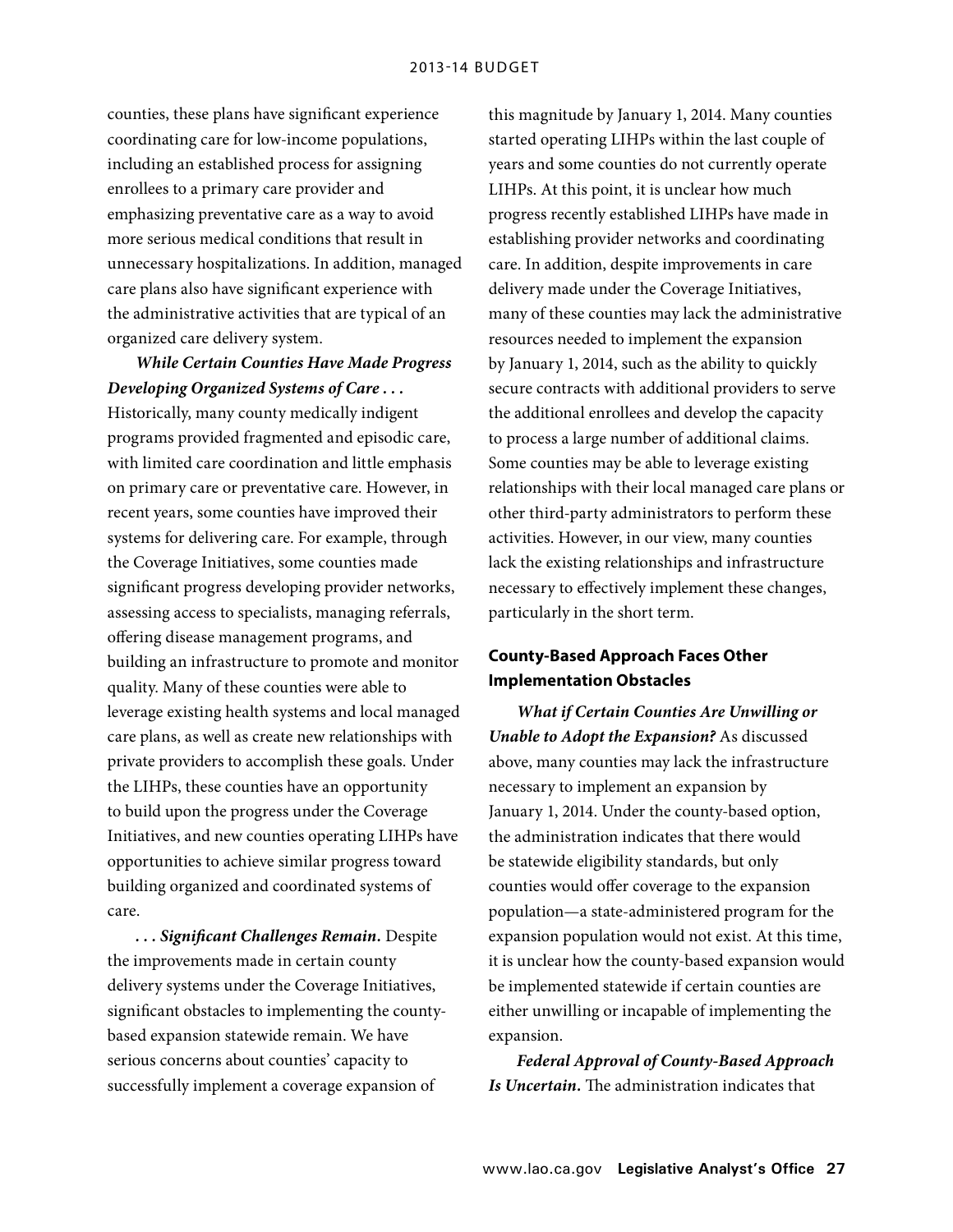the county-based approach would require federal approval of a waiver. At this point, many of the details about the county-based approach are unclear so it is difficult to comment with much confidence on the likelihood of obtaining federal approval for such an approach. However, we believe there is a risk that the state might not receive federal approval. The LIHPs were established under California's Bridge to Reform waiver under the assumption that LIHP enrollees would transition to the state-administered Medi-Cal Program on January 1, 2014. The conditions of the waiver require the state to complete a detailed plan to transition LIHP enrollees to Medi-Cal and the Exchange on January 1, 2014. A county-based approach would require an amendment to the existing waiver and represent a significant change in policy from what was previously approved by the federal government.

*Implementation Timelines for County-Based Approach Appear Unrealistic.* We believe implementation of the county-based approach by January 1, 2014 may be unrealistic. In addition to the significant amount of work at the county level needed to prepare for a county-based expansion, successful implementation by January 1, 2014 depends on quick action from both the state and the federal government on major issues. As discussed above, there is currently very little detail about the structure of a county-based approach and how it would be implemented. The Legislature would need to resolve a number of major policy and fiscal issues prior to passing legislation adopting the county-based expansion. Furthermore, after legislation is passed, the state would need to secure federal approval of a waiver. The process of submitting a waiver and receiving federal approval often takes several months, especially for a proposal of this scope.

*Implementation Challenges Under State-Based Expansion Are Less Severe.* Many of the

implementation obstacles that we identified above would not exist under a state-based approach. However, a significant amount of effort prior to January 1, 2014 would still be required. For example, Medi-Cal managed care plans would need to prepare for roughly one million additional Medi-Cal enrollees. This would likely require securing new provider contracts in order to have an adequate network of providers to accommodate the additional enrollment. Given the significant experience managing care for the Medi-Cal population and recent transitions of additional enrollees into managed care, these plans are likely better equipped to handle the task of expanding their provider network to handle additional enrollees than the counties. The state would also need to continue to plan and implement the successful transition of MCE enrollees from county-based coverage under a LIHP into Medi-Cal managed care plans. While these activities would require a significant amount of effort, we believe a state-based expansion has a much greater likelihood of being successfully implemented by January 1, 2014 than a county-based expansion.

# **Optional Expansion Should Prompt Reassessment of County Indigent Health Financing**

As discussed earlier, for most of California's history, counties have been responsible for providing health care to MIAs. The state assumed this responsibility for about a decade in the 1970s, but transferred it back in 1982. The state's 1982 program transfer occurred shortly after voters approved two amendments to the Constitution: (1) Proposition 13, which reduced local government authority to raise the property tax (a major source of county revenue) and (2) Proposition 4, requiring the state to reimburse local governments for mandated new programs or responsibilities. Given these constitutional changes, two new programs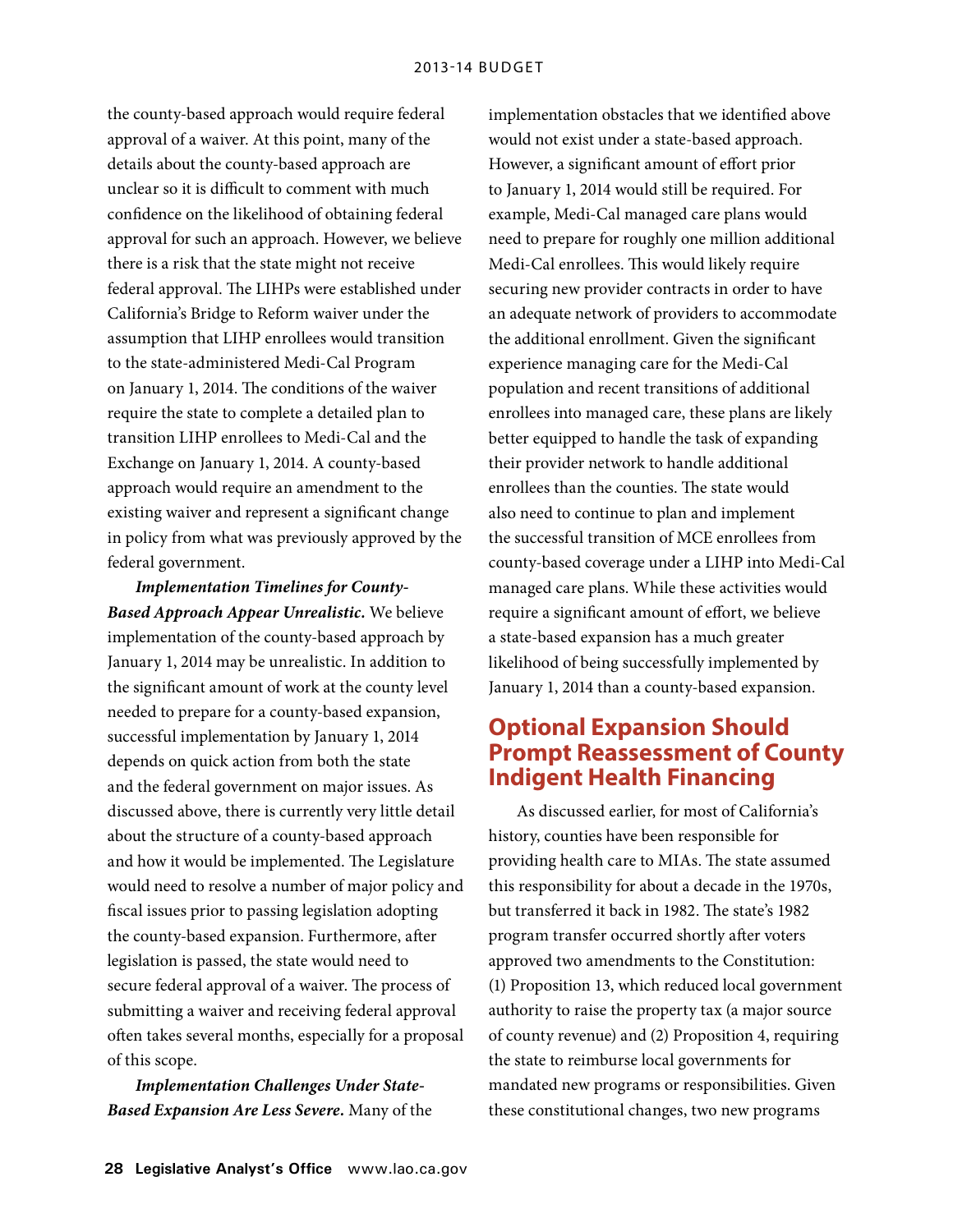were created—MISP and CMSP—to provide state funding to offset county costs resulting from the 1982 shift of responsibility for MIAs. The MISP and CMSP were supported with annual appropriations from the state General Fund until 1991, when the state—as part of the 1991 realignment—created a dedicated ongoing funding source for county indigent health programs, as well as new county responsibilities for mental health and social service programs. Under 1991 realignment, counties received roughly the same amount of resources for indigent health programs as they previously received from the state General Fund, but had more flexibility in allocating these funds to meet local priorities. Consistent with past conditions regarding the receipt of state aid for health programs, the 1991 realignment legislation required counties to meet MOE requirements by spending a specified amount of county general purpose revenues on indigent health and public health programs.

As we discussed previously, we believe the state is best positioned to operate the optional expansion and, therefore, recommend a state-based approach to implement the optional expansion. The state-based optional expansion would shift the responsibility for providing health care to MIAs back to the state—significantly altering the state-county relationship that was established in 1982 and provided ongoing funding under 1991 realignment. This shift of responsibility under the optional expansion would create new state costs and reduce the need for county expenditures on indigent health programs. Given these significant changes in state and county responsibilities and finances, it is reasonable for the Legislature to consider related changes to the 1991 realignment plan. Specifically, the Legislature may wish to consider whether 1991 realignment funding, as well as the county MOE expenditure requirements for county indigent health programs, should be

modified. Additionally, it is reasonable to consider whether the distribution of the remaining 1991 health realignment funds should be updated to reflect significant changes in county responsibilities created by the optional expansion and the ACA. This section provides advice to the Legislature in considering potential changes to 1991 realignment in response to the state-based expansion.

*Optional Expansion Reverses Realignment of Indigent Health Responsibilities.* As part of the 1991 realignment, the state provided a dedicated funding stream to counties for indigent health and public health. If the optional expansion is adopted, a significant portion of county indigent health obligations will be shifted back to the state. In light of this change in responsibilities, it would be reasonable for the Legislature to consider reallocating a corresponding amount of realignment funding to offset the state's costs for the Medicaid expansion or other state priorities and for this reallocation to occur on the same timeline as the shift of responsibilities to the state.

*How Much Realignment Funding Should Be Reallocated?* In general, we feel it would be reasonable for the Legislature to consider reallocating the portion of 1991 health realignment funding associated with providing health care to the expansion population. However, data on county indigent health expenditures are very limited significantly complicating the Legislature's task of determining the appropriate amount of health realignment funding to reallocate. Our review of the available county financial data suggests that counties currently spend between \$800 million and \$1.2 billion from all nonfederal funding sources to provide health care to the expansion population. Although a majority of these expenditures are supported by 1991 health realignment dollars, data limitations preclude us from estimating the extent to which county general purpose revenues or other funding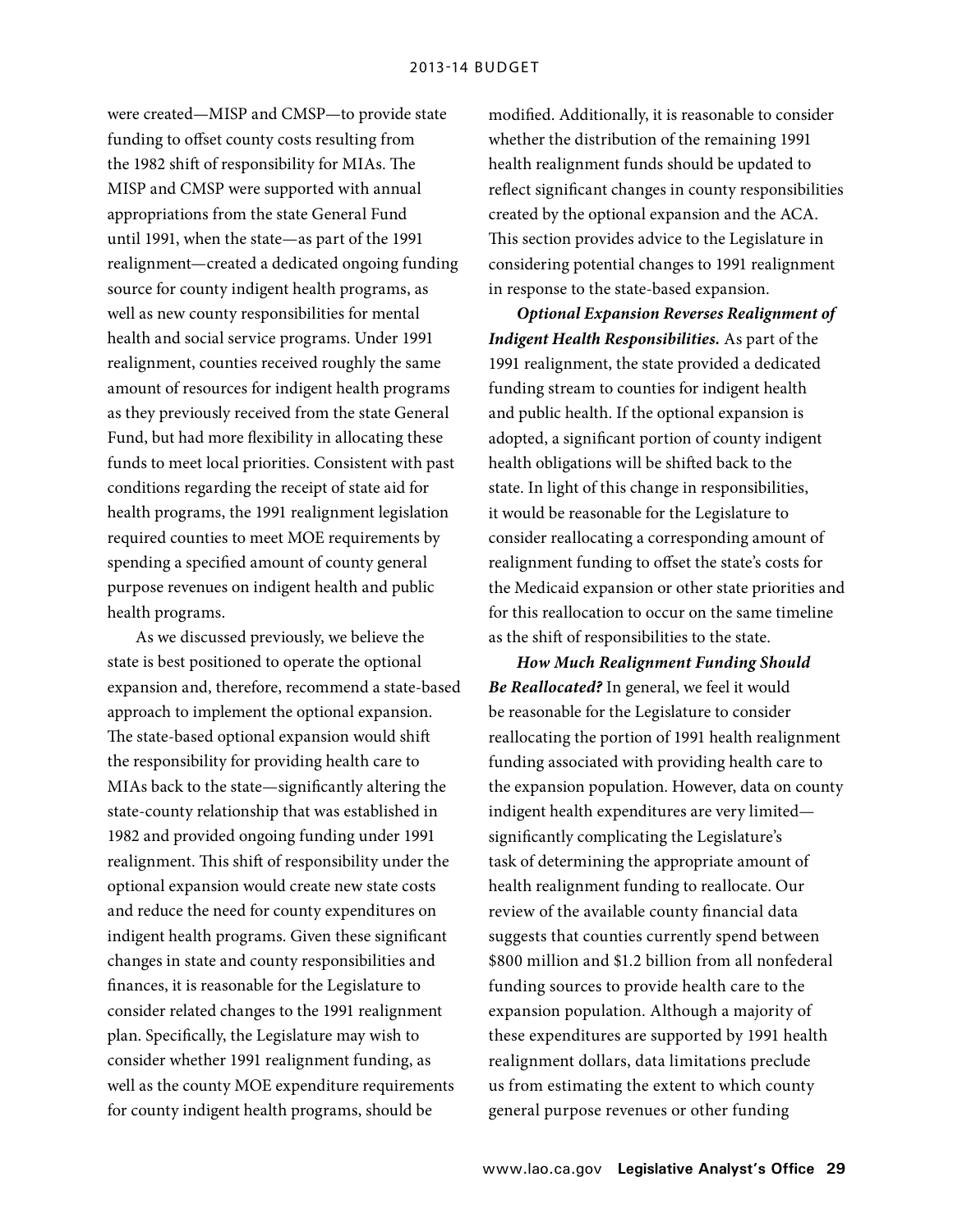sources also pay for services for the expansion population. An alternative point of reference is the portion of total health realignment funds provided counties in 1991 attributable to MISP and CMSP indigent care programs—which served populations very similar to the expansion population. In 1991, realignment funding for MISP and CMSP comprised about 46 percent of total health realignment funding (about \$700 million in 2013-14). Given data limitations, in our view, this amount is the best available starting point for the Legislature as it considers the amount of realignment funds to reallocate for the benefit of the state. If the Legislature were to reallocate this amount, county programs serving the remaining uninsured population and public health programs would continue to receive annually slightly more than half of total 1991 realignment health funds (about \$800 million in 2013-14)—an amount roughly equivalent to historical funding levels for these programs. However, for the reasons discussed below, the Legislature may wish to consider leaving a higher level of 1991 realignment funds with counties.

*Other County Costs Merit Consideration.* The Legislature may wish to consider a smaller change to county realignment funding than suggested by our above analysis for two primary reasons. First, under the ACA, provider counties are expected to face a variety of changes that potentially threaten the financial viability of county hospitals, such as significant decreases in federal funding in the coming years. To the extent preservation of the current infrastructure of county hospitals and clinics is desired, the Legislature may wish to consider leaving higher levels of realignment funding with provider counties—at least for the next few years to ease the transition of these counties to a post-ACA environment. Second, although the optional expansion would remove a significant portion of county indigent health

obligations, counties would continue to have responsibility for all the other programs funded under 1991 realignment, including social services and mental health programs. Over the last two decades many developments have affected the cost of administering these programs, in some cases increasing the cost of these responsibilities for counties. By and large, the state has not revised 1991 realignment funding in recognition of these past events. In light of this, the Legislature may wish to consider allowing counties to use some freed-up indigent health realignment funds to support other 1991 realignment responsibilities.

*Allocating Changes to Realignment Funding Amongst Counties.* In addition to determining the amount of aggregate realignment funding that should be reallocated, the Legislature would need to determine how the resulting reduction in the amount of realignment funds allocated for indigent health would be distributed among the counties. This decision is complicated by limitations in available county financial data that make it difficult to determine the amount of realignment dollars each county spends on the expansion population. Additionally, as discussed in more detail below, the effect of the optional expansion varies significantly across counties. Consequently, apportioning reductions in health realignment funding among the counties would be very difficult. The Legislature may wish to consider a simple method of apportioning the reductions, such as distributing amounts based on: (1) county shares of 1991 realignment health funding or (2) county shares of new Medi-Cal enrollees under the optional expansion. However, the Legislature should consider working in concert with the counties to develop apportionment formulas more reflective of varying circumstances across counties.

*Legislature Should Consider Reducing County MOE Requirements.* Although county indigent health programs are primarily funded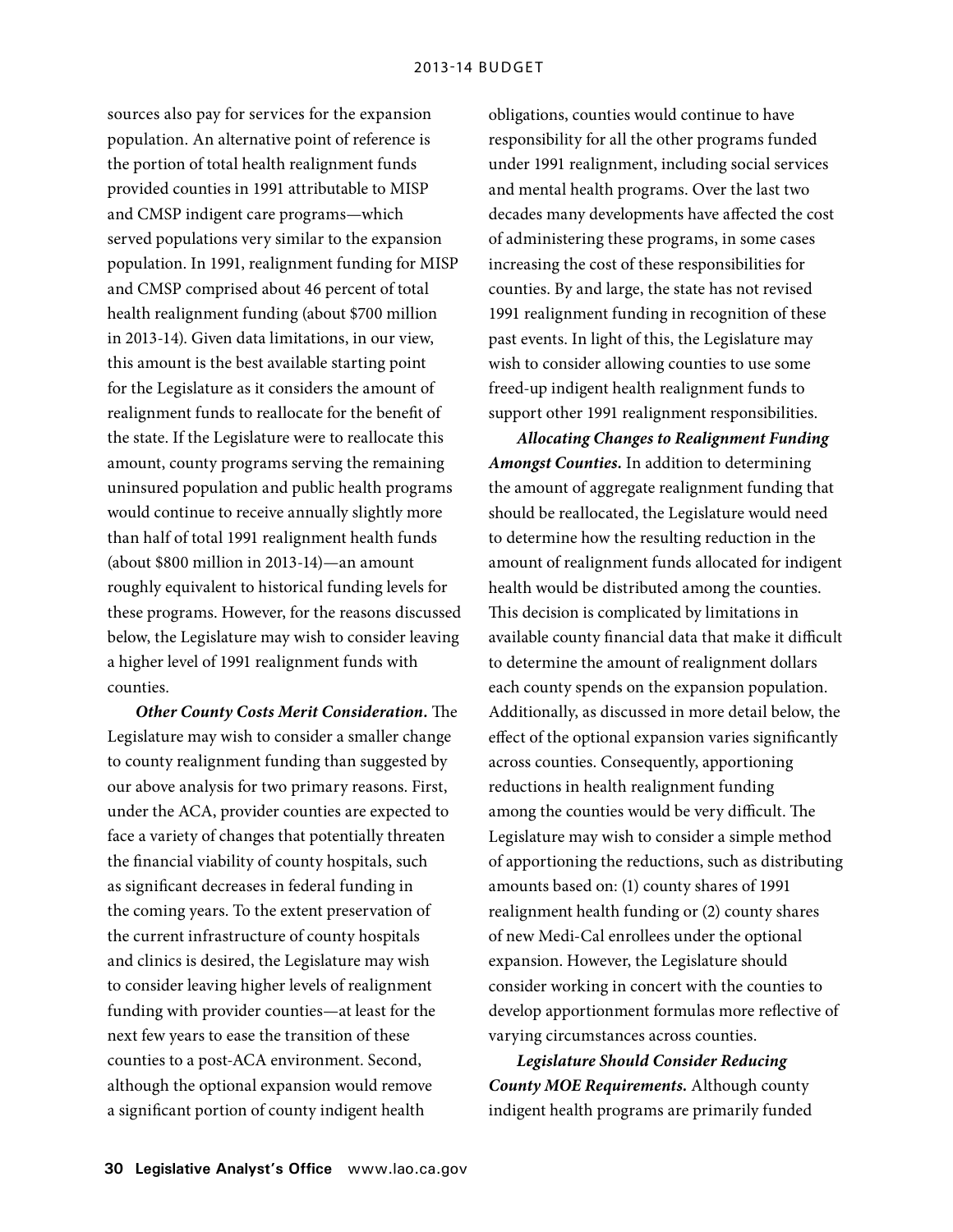with 1991 realignment funds, counties supplement indigent health programs with funding from other revenue sources, including county general purpose revenue. As a condition of receiving indigent health realignment funds, counties are required to meet MOE requirements by spending a specified amount of county general purpose revenue on indigent health and public health programs. In recognition of county contributions to indigent health programs, it would be reasonable for the Legislature to consider reducing county MOE requirements. This would allow counties to use these county revenues for other purposes.

## **Implementing Changes to 1991 Realignment Funding**

After determining the appropriate amount of realignment funding to be used to offset state costs, the Legislature would need to select a

to the state. This approach is discussed further below. We caution the Legislature that all of the approaches we discuss in this section present some risk of complications with provisions of the Constitution—the most significant of which we summarize in Figure 8. Ultimately, the Legislature may wish to consider submitting its plan to voters for approval, in order to reduce the risk of future legal challenges.

*Shifted Realignment Funds Could Be Deposited in General Fund.* The most straightforward method of using realignment revenues to offset state costs would be to deposit these revenues into the General Fund. This approach would be relatively simple, easy to understand, and provide legislative discretion over the allocation of the transferred realignment funds. However, this approach could present two complications:

mechanism to effectuate the change. Below, we discuss two possible approaches: (1) depositing transferred realignment funds in the General Fund and (2) shifting state programmatic and fiscal responsibilities to counties, creating offsetting savings for the state. Each of these approaches has benefits and drawbacks. However, on balance, we suggest the Legislature use a simple version of the second approach—shift some state program costs to counties—to effectively transfer county indigent health savings

#### **Figure 8**

# **Major Provisions of the State Constitution That Complicate Changes to State-County Relationship**

| <b>Constitutional</b><br><b>Amendment</b> | Year | <b>Major Provisions</b>                                                                                                                                                                                                                                                                                                                                                                             |
|-------------------------------------------|------|-----------------------------------------------------------------------------------------------------------------------------------------------------------------------------------------------------------------------------------------------------------------------------------------------------------------------------------------------------------------------------------------------------|
| <b>Proposition 4</b>                      | 1979 | • Requires the state to reimburse local governments<br>if the state mandates that they provide a new<br>program or higher level of service.                                                                                                                                                                                                                                                         |
| <b>Proposition 98</b>                     | 1988 | • Establishes a minimum state funding guarantee for<br>K-12 schools and community colleges.<br>• Specifies that the minimum funding guarantee is<br>based on several inputs including K-12 average<br>daily attendance, per capita personal income, and<br>per capita General Fund revenue.                                                                                                         |
| <b>Proposition 1A</b>                     | 2004 | • Restricts the state's ability to reduce or change<br>the allocation of local government revenues from<br>the property tax, sales tax, and vehicle license fee<br>$(VLF)$ .<br>• Requires VLF revenues raised under a 0.65 percent<br>rate to be distributed to local governments.<br>• Defines as a state reimbursable mandate certain<br>changes in local government shares of program<br>costs. |
| <b>Proposition 22</b>                     | 2010 | • Reduces the state's authority to use or redirect<br>taxes levied by local governments.                                                                                                                                                                                                                                                                                                            |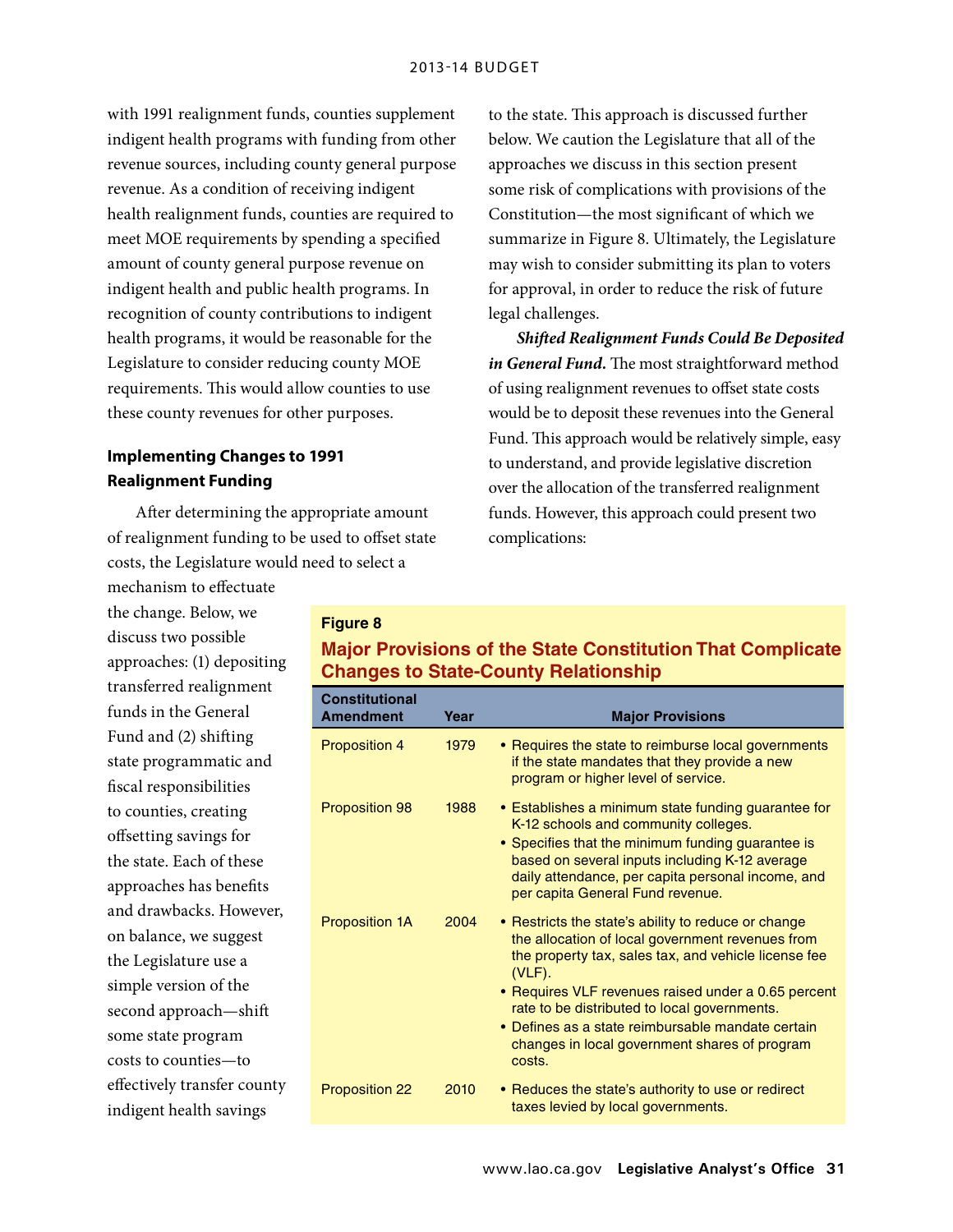- *Resources Would Count Towards the Proposition 98 Guarantee.* Because the state has considered 1991 realignment funds to be local revenues, the state historically has not counted 1991 realignment revenues for purposes of calculating the Proposition 98 minimum funding guarantee. If some realignment revenues were deposited to the General Fund and available for general state purposes, these funds would count towards calculating the education minimum funding guarantee. Thus, a portion of the shifted realignment revenue would benefit K-14 education and not be available to pay the state's costs related to the optional expansion.
- • *Revision of Entire 1991 Realignment Package Needed.* The 1991 realignment funding package includes VLF and sales tax revenues and uses varying formulas to distribute these funds across programs. Under the current funding structure, VLF revenues comprise the majority of funds allocated to counties for indigent health. The Constitution requires that these VLF revenues be allocated to local governments and does not allow them to be deposited to the state's General Fund. To avoid complications with this provision of the Constitution, the state could change the program allocation of VLF and sales tax realignment resources so that sales tax revenues were transferred to the General Fund. Such a change could have a negative effect on the realignment programs currently funded with sales tax revenues, however, because the sales tax historically has grown at a faster rate than the VLF.

*County Fiscal Responsibilities Could Be Increased.* Instead of depositing some 1991 realignment funds into the General Fund, the administration proposes shifting to counties some state fiscal and programmatic responsibilities such as child care and social service programs. Counties would pay for these costs using the 1991 realignment resources formerly used for indigent health. This approach would reduce state costs without directly depositing the local realignment funds into the General Fund, thereby decreasing potential Proposition 98 complications. The administration's proposal to shift fiscal and programmatic responsibilities to counties, however, raises several significant issues. Specifically, we believe such an approach:

- • *Adds Complexity to an Already Complicated Decision.* Evaluating programs as to their suitability for statecounty realignment is extremely involved and requires significant deliberation by the Legislature and discussions with the administration, counties, and program stakeholders. For example, the Governor has suggested child care responsibilities be realigned to counties. Realigning this program would require the Legislature to review its current multifaceted delivery system, as well as the state's historical interest in setting eligibility and quality standards and provider rates. Given the multitude of issues the Legislature would face in implementing the optional expansion, we suggest the state avoid introducing additional issues—such as complicated shifts of authority over unrelated programs—into discussions of the optional expansion.
- *Raises State Mandate Concerns.* The Constitution generally requires the state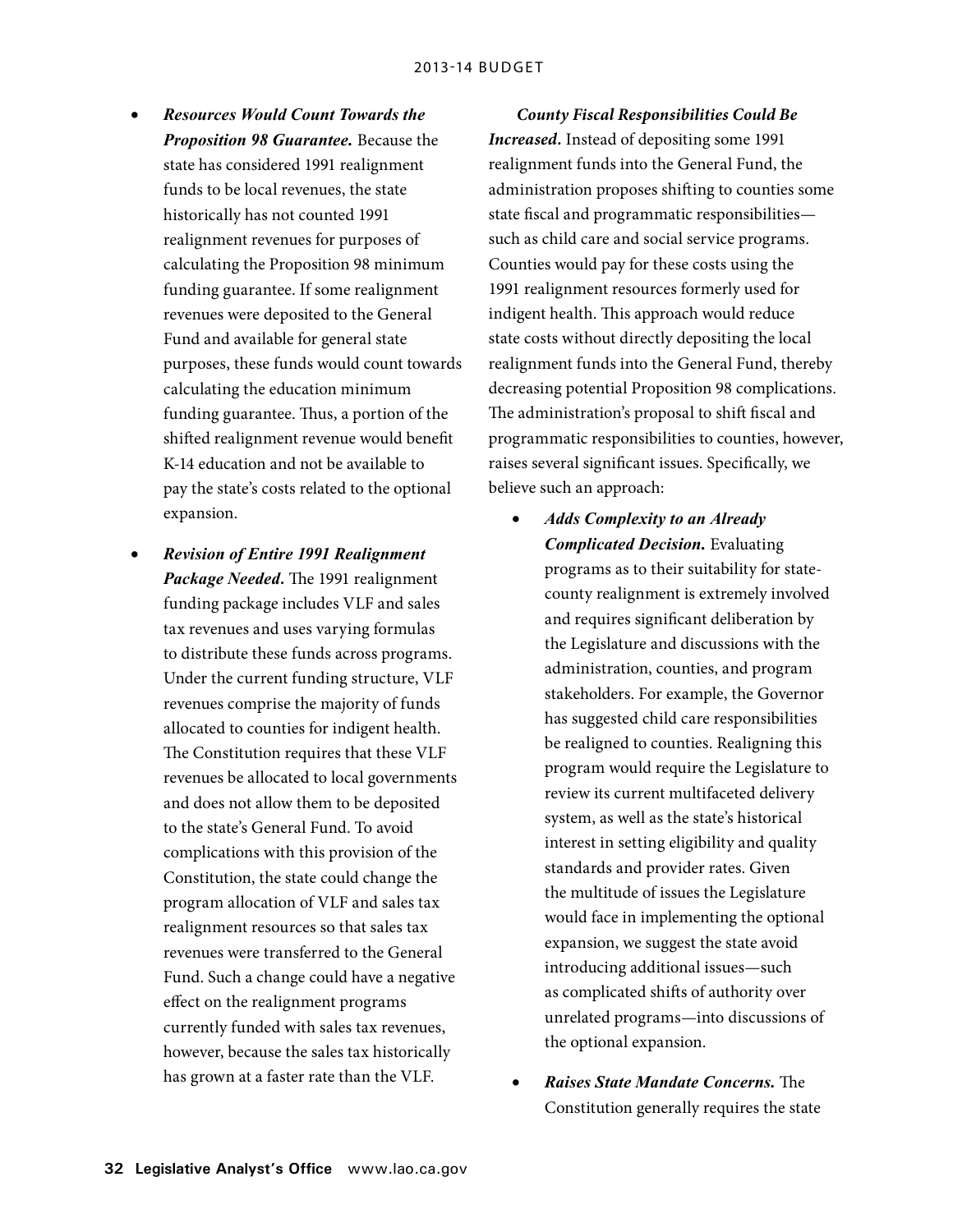to reimburse local governments if it mandates that local governments provide a new program, pay an increased share of a program's cost, or provide a higher level of service. Forecasting the future costs of a program is very difficult, especially for caseload-driven programs such as child care and social service programs. For this reason, in future years it would be difficult to ensure that the freed-up realignment funds were sufficient to cover the costs of new county responsibilities on a countyby-county basis. If funding fell short of the new county responsibilities, the state could be liable to claims for mandate reimbursements, creating new state costs.

*Lacks Flexibility.* In many respects, the effect of the ACA and the optional expansion on state and county finances is not clear. A major shift of programmatic responsibilities to counties, as proposed by the administration, likely would be difficult to rescale or reverse. In our view, it would be advisable for the Legislature to reserve some flexibility in its modifications to the 1991 realignment package so that it could respond to unforeseen developments.

*1991 Realignment Indigent Health Funds Could Pay Some CalWORKs Costs.* As an alternative to making major changes to county fiscal and program responsibilities, we suggest the Legislature consider building upon a mechanism that was used in the 2011 state-county realignment plan. (This recent realignment has many similarities with the 1991 plan, but also includes criminal justice programs.) Specifically, under the 2011 realignment plan, some of its funds are used to pay mental health responsibilities that were realigned to counties in 1991. This, in turn, frees up some 1991 realignment funds to be used for

other purposes. The 2011 realignment plan requires that the freed-up 1991 realignment funds be used to help pay California Work Opportunity and Responsibility to Kids (CalWORKs) grant costs in each county. (CalWORKs is a state program that provides cash assistance and welfare-to-work services to low-income families.) Using these 1991 realignment funds to pay CalWORKs grant costs offsets state spending for this program on a dollar-for-dollar basis. It is important to note that this approach does not fundamentally increase county financial responsibility for supporting CalWORKs. Rather, 2011 realignment simply requires that any displaced 1991 realignment funds be used for the purposes of paying CalWORKs grants. The Legislature could use this approach in implementing the Medicaid expansion—that is, redirect funds provided under 1991 realignment for indigent health to an account to help pay CalWORKs grant costs in the county. This approach would not change the authority or programmatic responsibility for CalWORKs or any other program and, therefore, would be simpler to implement, less likely to raise mandate reimbursement concerns, and afford more flexibility to the Legislature than the Governor's approach.

### **How Should Remaining Health Realignment Funds Be Distributed Among Counties?**

*Some Counties Will Have Significant Indigent Costs Remaining.* Despite the savings in health programs for MIAs, some counties would continue to have significant costs for medically indigent populations after the expansion, including: (1) services to undocumented individuals, (2) services to MIAs with incomes above 133 percent FPL, and (3) fixed costs associated with continuing to operate county health facilities, such as hospitals or clinics. For example, according to estimates from the UC Berkeley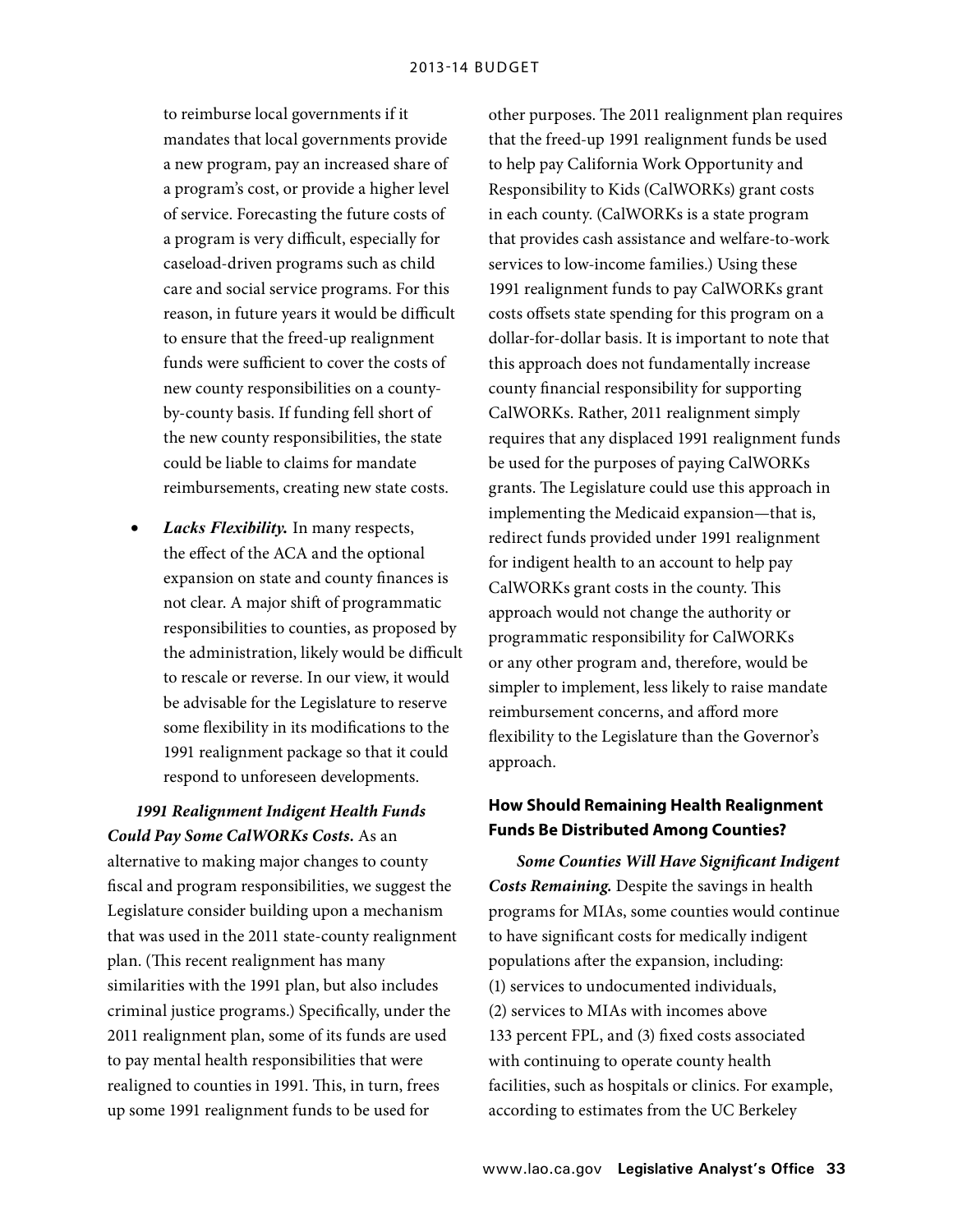and UCLA "CalSIM" model shown in Figure 9, about 2.2 million to 2.8 million individuals are expected to remain uninsured and ineligible for Medi-Cal after the major provisions of the ACA are implemented, including the optional expansion. Some of the remaining uninsured will be ineligible for public coverage due to their immigration status. In addition, a significant number of people will remain uninsured, even though many of them are eligible to purchase subsidized or unsubsidized health coverage on the Exchange. The number of uninsured individuals who fall into the latter group will largely depend on the affordability of health insurance coverage offered on the Exchange.

According to these same estimates, about 800,000 to 1.2 million additional uninsured individuals will be eligible for Medi-Cal, but not enrolled in the program. Despite not being enrolled in the program, Medi-Cal eligible individuals are eligible for three-month retroactive coverage. In other words, if an eligible individual becomes sick and accesses services from a county health facility, the county may help the eligible individual enroll in Medi-Cal. If that person is subsequently enrolled in the program, the county can receive Medi-Cal payment for services retroactively.

*Remaining Indigent Costs Will Vary Substantially From County to County.* Remaining indigent health costs will vary substantially from county to county. For example, a payer county that does not cover undocumented immigrants or individuals with income above 133 FPL would potentially have no remaining indigent health costs. Alternatively, a provider county that operates a hospital and provides care to undocumented immigrants and uninsured

#### **Figure 9**

## **Millions of People Projected to Be Uninsured and Ineligible for Medi-Cal Under the ACA in 2017**

| (In Thousands)                                                                                                                                                                                   |                                                               |                                                                           |                     |  |  |
|--------------------------------------------------------------------------------------------------------------------------------------------------------------------------------------------------|---------------------------------------------------------------|---------------------------------------------------------------------------|---------------------|--|--|
|                                                                                                                                                                                                  | Estimates of Remaining Uninsured, but Ineligible for Medi-Cal |                                                                           |                     |  |  |
|                                                                                                                                                                                                  | <b>Eligible for</b><br><b>Exchange Coverage<sup>a</sup></b>   | <b>Ineligible for Public Coverage</b><br><b>Due to Immigration Status</b> | Totals <sup>b</sup> |  |  |
| <b>Base Scenario</b>                                                                                                                                                                             |                                                               |                                                                           |                     |  |  |
| Income (percent of FPL)                                                                                                                                                                          |                                                               |                                                                           |                     |  |  |
| $0-133%$                                                                                                                                                                                         | 74                                                            | 575                                                                       | 649                 |  |  |
| 139-200                                                                                                                                                                                          | 351                                                           | 152                                                                       | 503                 |  |  |
| 201-300                                                                                                                                                                                          | 462                                                           | 171                                                                       | 633                 |  |  |
| $301+$                                                                                                                                                                                           | 910                                                           | 114                                                                       | 1,024               |  |  |
| <b>Totals</b>                                                                                                                                                                                    | 1,795                                                         | 1,013                                                                     | 2,808               |  |  |
| <b>Enhanced Scenario<sup>c</sup></b>                                                                                                                                                             |                                                               |                                                                           |                     |  |  |
| Income (percent of FPL)                                                                                                                                                                          |                                                               |                                                                           |                     |  |  |
| $0-133%$                                                                                                                                                                                         | 5                                                             | 562                                                                       | 567                 |  |  |
| 139-200                                                                                                                                                                                          | 133                                                           | 142                                                                       | 280                 |  |  |
| 201-300                                                                                                                                                                                          | 276                                                           | 158                                                                       | 434                 |  |  |
| $301+$                                                                                                                                                                                           | 789                                                           | 105                                                                       | 894                 |  |  |
| <b>Totals</b>                                                                                                                                                                                    | 1,208                                                         | 966                                                                       | 2,174               |  |  |
| a Reflects individuals eligible for Exchange coverage, but who do not purchase that coverage.<br><sup>b</sup> Estimates do not include individuals eligible for Medi-Cal, but who do not enroll. |                                                               |                                                                           |                     |  |  |

individuals above 133 FPL would have significant costs remaining. We note that although many of the remaining county indigent health costs—such as providing services to undocumented immigrants and operating county health facilities are not a requirement under WIC 17000, these are activities that the Legislature may consider a priority.

*Recommend the Legislature Develop a Process to Update Health Realignment Allocation.*  The optional expansion would fundamentally change California's indigent health care

ACA = Patient Protection and Affordable Care Act and FPL = federal poverty level.

<sup>C</sup> Enhanced Scenario assumes a higher take-up rate than the Base Scenario.

Source: University of California, CalSIM Version 1.8.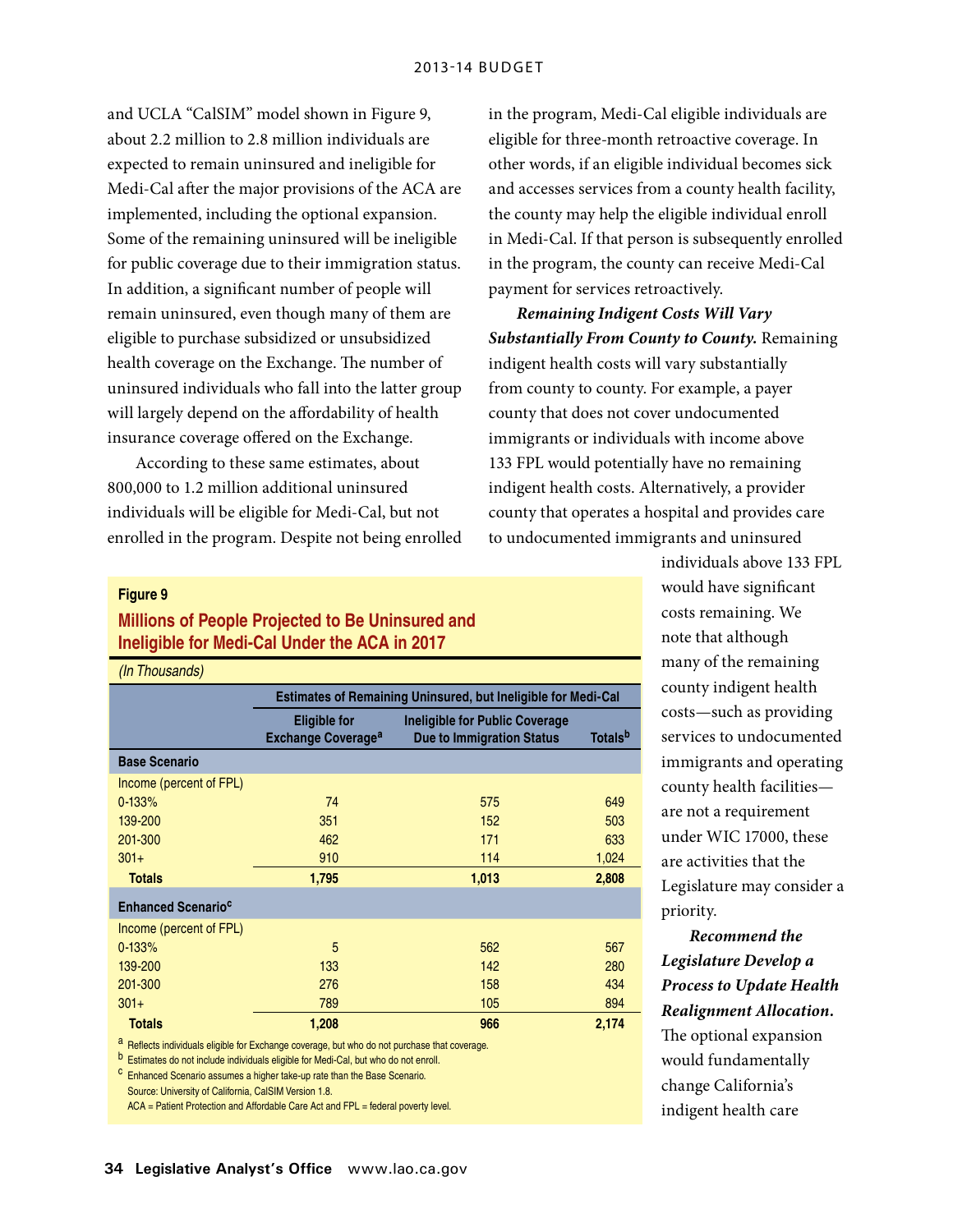system. Consequently, the indigent health obligations remaining for counties following the optional expansion are not likely to resemble the decades-old indigent health obligations on which the allocation of 1991 realignment health funds is currently based. For this reason, we recommend the Legislature revisit the allocation of the 1991 realignment health funds that are to remain with

# **RECOMMENDATIONS**

*Adopt the Optional Medi-Cal Expansion.* We recommend the Legislature adopt the optional Medi-Cal expansion. The expansion would greatly increase the number of low-income adults in California with health coverage, thereby potentially improving health outcomes for this population. Most of the costs of the expansion would be paid for by the federal government and nonfederal costs for providing services to the expansion population are likely to be relatively minor in the first few years. In addition, although long-term nonfederal costs will likely be several hundred million dollars annually in several years, the large majority of total costs will likely continue to be federally funded. In addition, these costs will likely be entirely offset by significant reductions in state and county costs, including reduced county costs for MIAs, over the next decade.

We note that there are several factors that make estimating the nonfederal costs associated with the expansion subject to considerable uncertainty. For example, there is a risk that the federal government would reduce the federal matching rate for the expansion population—thereby increasing nonfederal costs. However, we also note that the expansion is optional for states and California could opt out if future costs become too high.

*Adopt a State-Based Approach.* We recommend the Legislature adopt a state-based counties in order to better align funding allocations with modern county responsibilities. As the effects of the ACA and the optional expansion on counties are varied and not clear at this time, we suggest the Legislature create a process to facilitate a dialogue between the state and counties over the next few years, with the goal of revising the allocation of 1991 realignment health funds as the effects of the ACA become more clear.

approach to the optional Medi-Cal expansion. Based on our initial understanding of the two expansion approaches outlined by the Governor, we believe the state is the level of government best positioned to successfully implement the expansion in a way that improves health outcomes for beneficiaries and reduces administrative complexity. The state could leverage the existing Medi-Cal managed care delivery system to organize and coordinate the delivery of care for the newly eligible population. In addition, counties would not have to build the infrastructure needed to perform some of the administrative activities that are already being performed by the state-administered Medi-Cal Program and/or Medi-Cal managed care plans. We also have serious doubts about whether the county-based approach could be successfully implemented statewide by January 1, 2014.

*Redirect a Portion of 1991 Realignment Funding to Reflect Shift in Responsibility.* The Medi-Cal expansion would shift the responsibility for providing health care coverage for most MIAs from counties to the state. Given this major shift in program responsibility, we recommend the Legislature make related changes to the funding the state provides counties for these services. Specifically, we recommend the Legislature redirect some of the funding counties receive under 1991 realignment to reflect this shift in responsibility.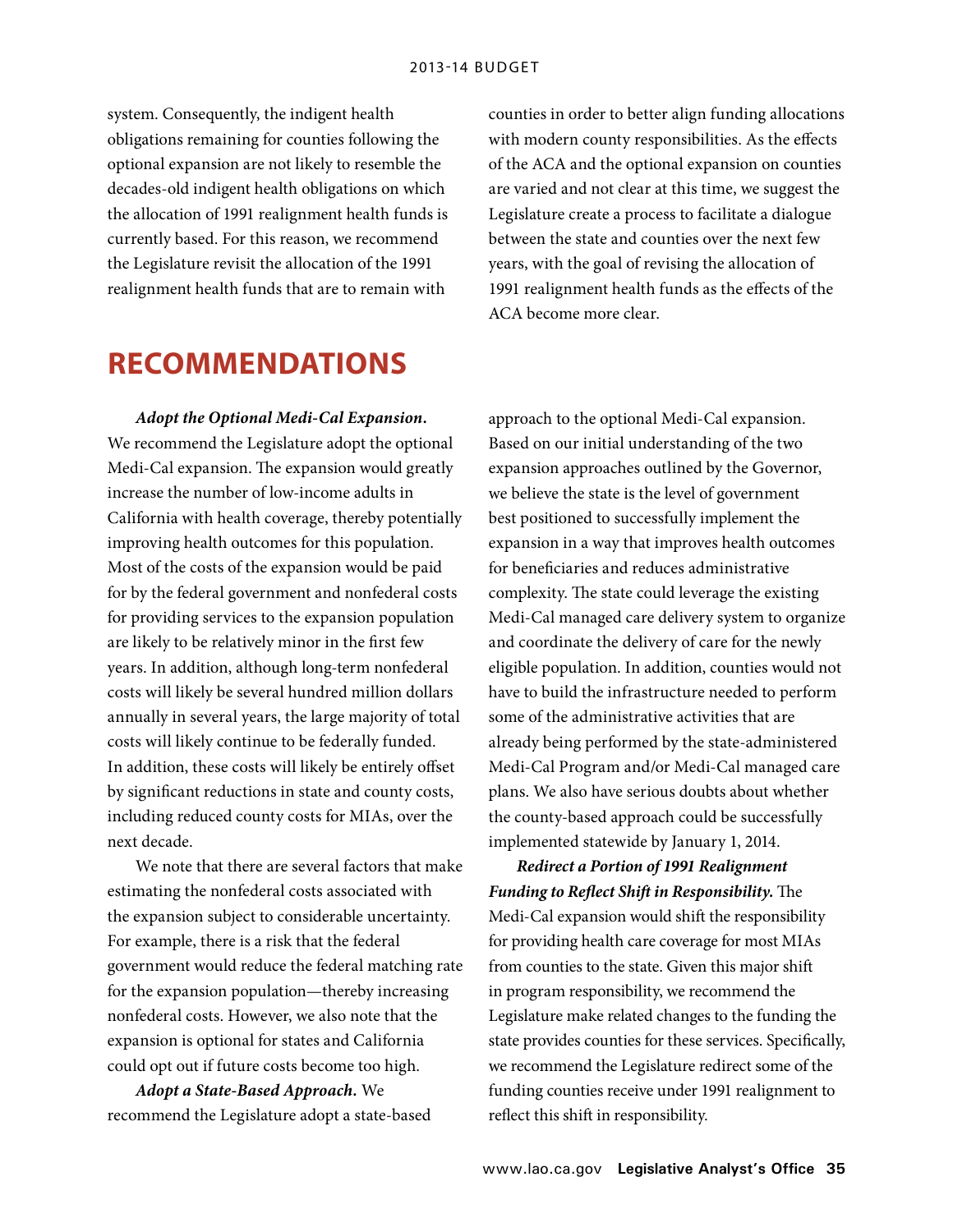*Redirect an Amount That Reflects Current Fiscal Responsibilities.* When determining an amount of realignment funding to redirect, we recommend the Legislature use as a starting point the portion of health realignment funds (about 46 percent) historically associated with MISP and CMSP—programs which serve populations very similar to the expansion population.

*Consider Reducing the Amount to Redirect in Recognition of Remaining County Responsibilities.* In recognition of residual county obligations and overlapping state-county priorities, we recommend the Legislature consider shifting less than suggested above. For example, to the extent preservation of the current infrastructure of public hospitals and clinics is desired, the Legislature may wish to consider leaving higher levels of realignment funding with provider counties—at least for the next few years to ease the transition of these counties to a post-ACA environment. In addition, although the optional expansion would remove a significant portion of county indigent health obligations, counties would continue to have responsibility for other programs funded under 1991 realignment. The Legislature may wish to consider allowing counties to use some freed-up indigent health realignment funds to support remaining 1991 realignment program responsibilities.

*Use Redirected Realignment Funds to Reduce State CalWORKs Grant Costs.* We recommend the Legislature direct counties to use freed-up 1991 indigent health realignment funds to reduce state costs to pay CalWORKs grants. This approach would not change the CalWORKs program or realign program responsibilities and, therefore, would be simpler to implement and afford more flexibility to the Legislature than the Governor's approach. We caution the Legislature that any significant change in state-local finance, including this approach, presents some risk of complications with various provisions of the Constitution. Ultimately, the Legislature may wish to consider submitting its plan to voters for approval, in order to reduce the risk of future legal challenges.

*Consider Reducing County MOE Requirements.* We recommend the Legislature consider reducing county MOE requirements established under 1991 realignment. This would allow counties to use these county revenues for other purposes.

*Develop Process for Allocating Changes to Realignment Funding Amongst Counties.* The effect of the optional expansion and the ACA likely would vary significantly across counties. We recommend the Legislature consider working in concert with the counties to determine how the reduction in the amount of 1991 realignment funds for indigent health would be distributed among the counties.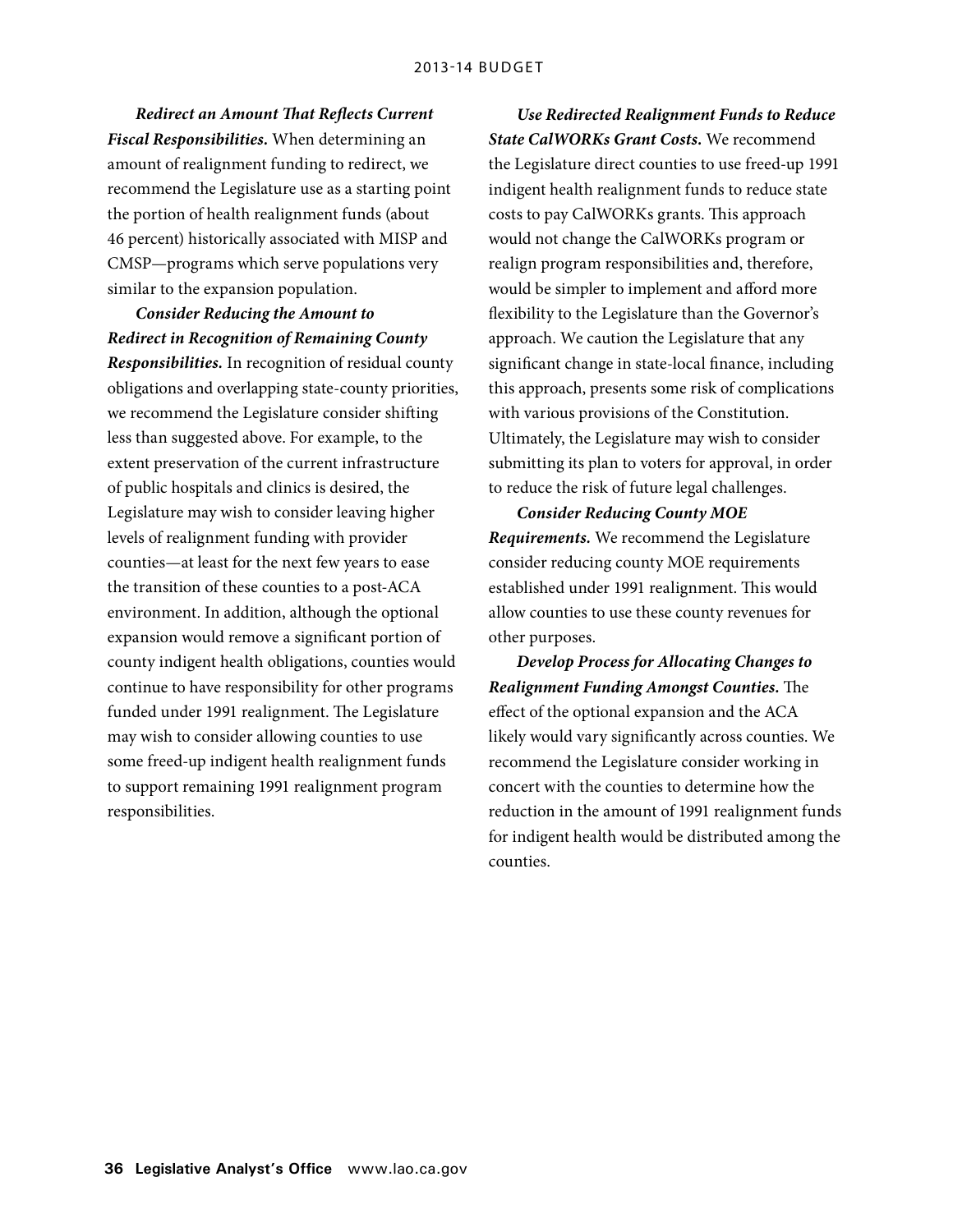#### 2013-14 BUDGET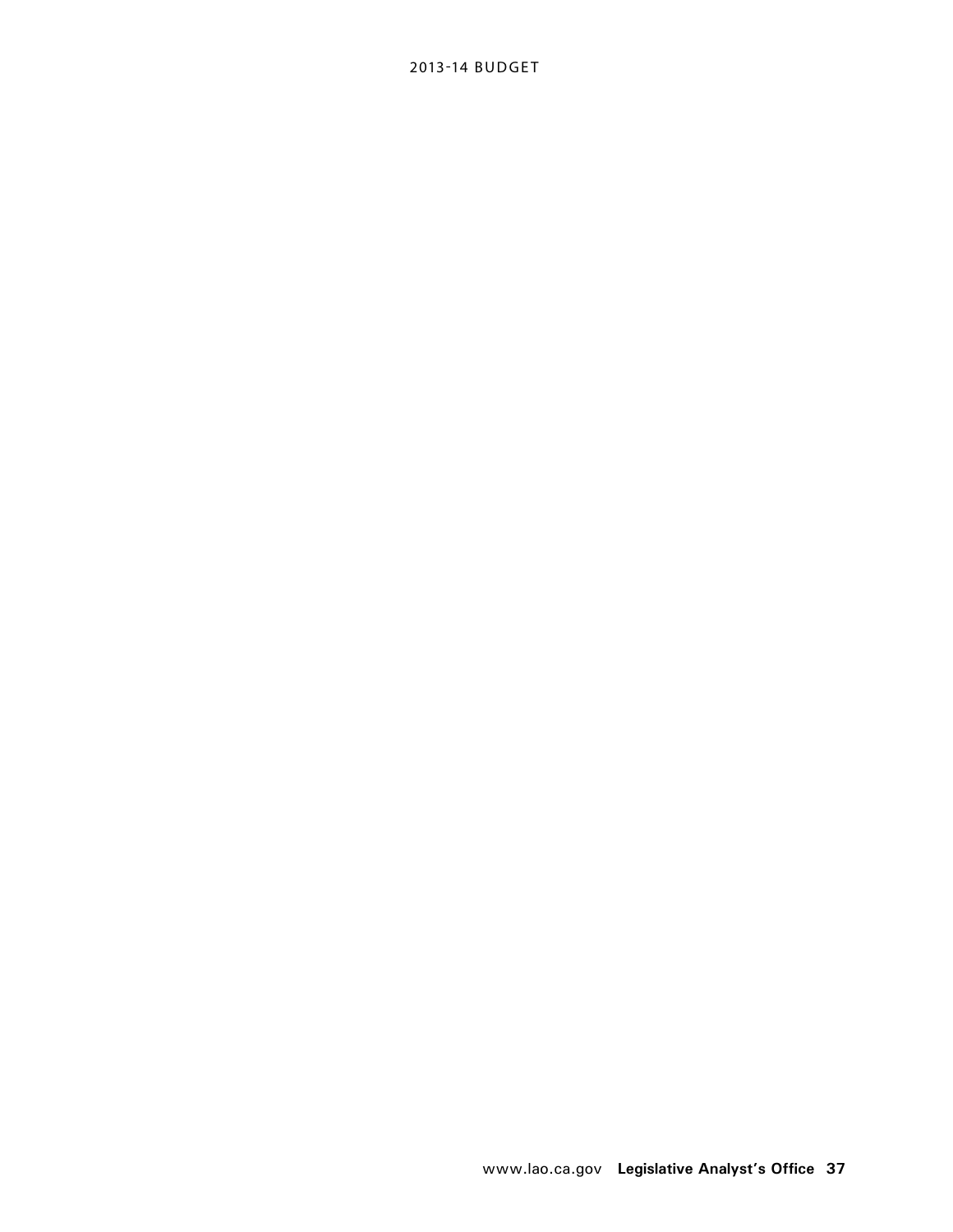#### 2013-14 BUDGET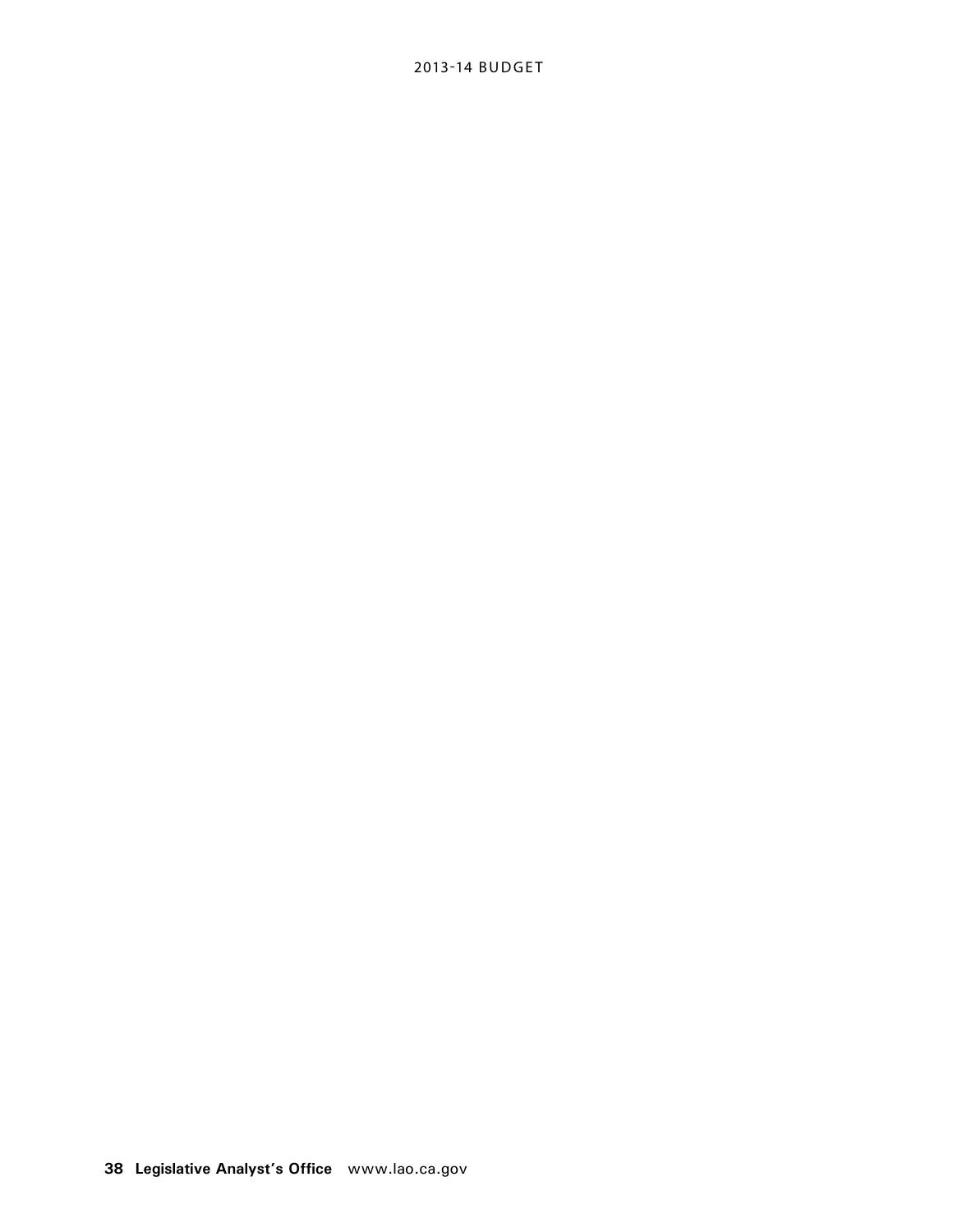#### 2013-14 BUDGET